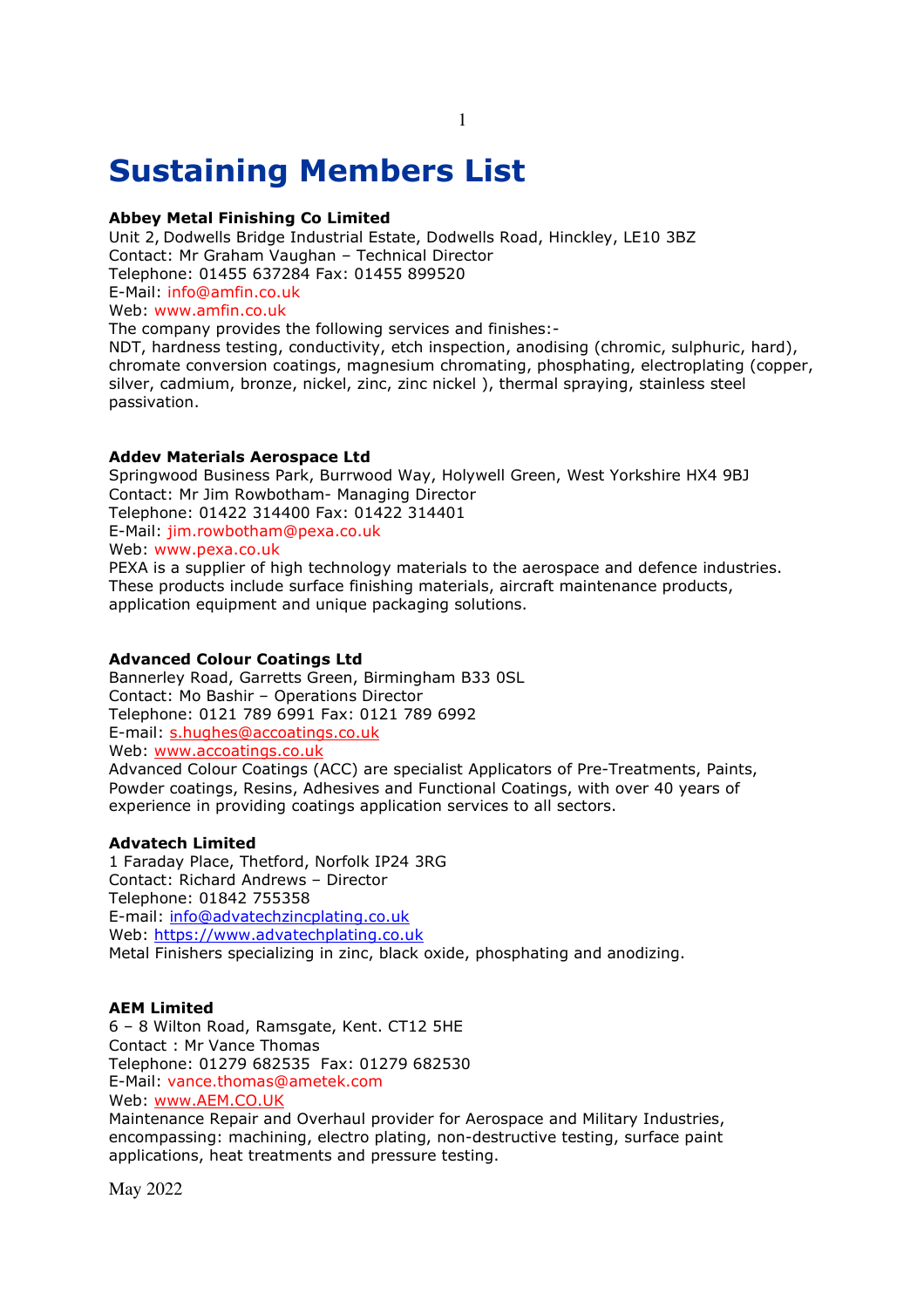### **Aerotech Laboratories Ltd**

Unit 20 Mercia Business Village, Westwood Business Park, Coventry CV4 8HX Contact: Mr Mark Ricketts-Managing Director Telephone:02476 474474 Fax: 02476 474473 E-Mail:support@aerotechlabs.co.uk Web:www.aerotechlabs.co.uk

Laboratory analysis and test service to surface finishing including plating, etching, dye penetrant, wastewater, exposure monitoring and salt spray. We are UKAS and Nadcap accredited and hold approvals from many prime aerospace companies.

# **A-GAS Electronic Materials Ltd**

Unit 3, iO Centre, Valley Drive, Swift Valley, Rugby CV21 1TW Contact: Mr J Sellars-Managing Director Telephone; 01788 537535 Fax: 01788 535835 E-Mail: jonathan@chestech.co.uk Web: www.chestech.co.uk

Chestech are UK distributors for Dow Electronic Materials. Chestech are suppliers of

processes for microfabrication, advanced packaging, electronic and printed circuit board manufacture. Products include micro resists, dry film, bronze, copper, tin, nickel, chromium, gold, silver, palladium, ruthenium, tin-nickel, palladium-nickel and nickel-phosphorous plating. Ancillary products include cleaners, etches, activators, developers, post treatments and stripping solutions.

# **Allenchrome Electroplating Ltd**

Lancaster Road, Pocklington Industrial Estate, Pocklington, York, YO42 1NP Contact: Mr Paul Allen-Managing Director Telephone: 01759 303788 Fax: 01759 305776 E-Mail:sales@allenchrome.com Web www.allenchrome.co.uk

Metal polishing, bright nickel, bright chrome, all passivates, i.e. chromate, clear, olive drab and lacquer. Finiguard. Acid zinc Vat/barrel specification work. Approvals by Britax PMG & major hydraulic companies.

#### **Almetron Ltd**

Unit 24, Abenbury Way, Wrexham Industrial Estate, Wrexham, LLl3 9UZ Contact: Mr Ian Rogers-Managing Director Telephone: 01978 660297 Fax: 01978 661104 E-Mail:info@almetron.co.uk Almetron manufactures a large range of pre-treatment and process chemicals used in metal

finishing, plus ancillary equipment for chemical dosing, work handling etc.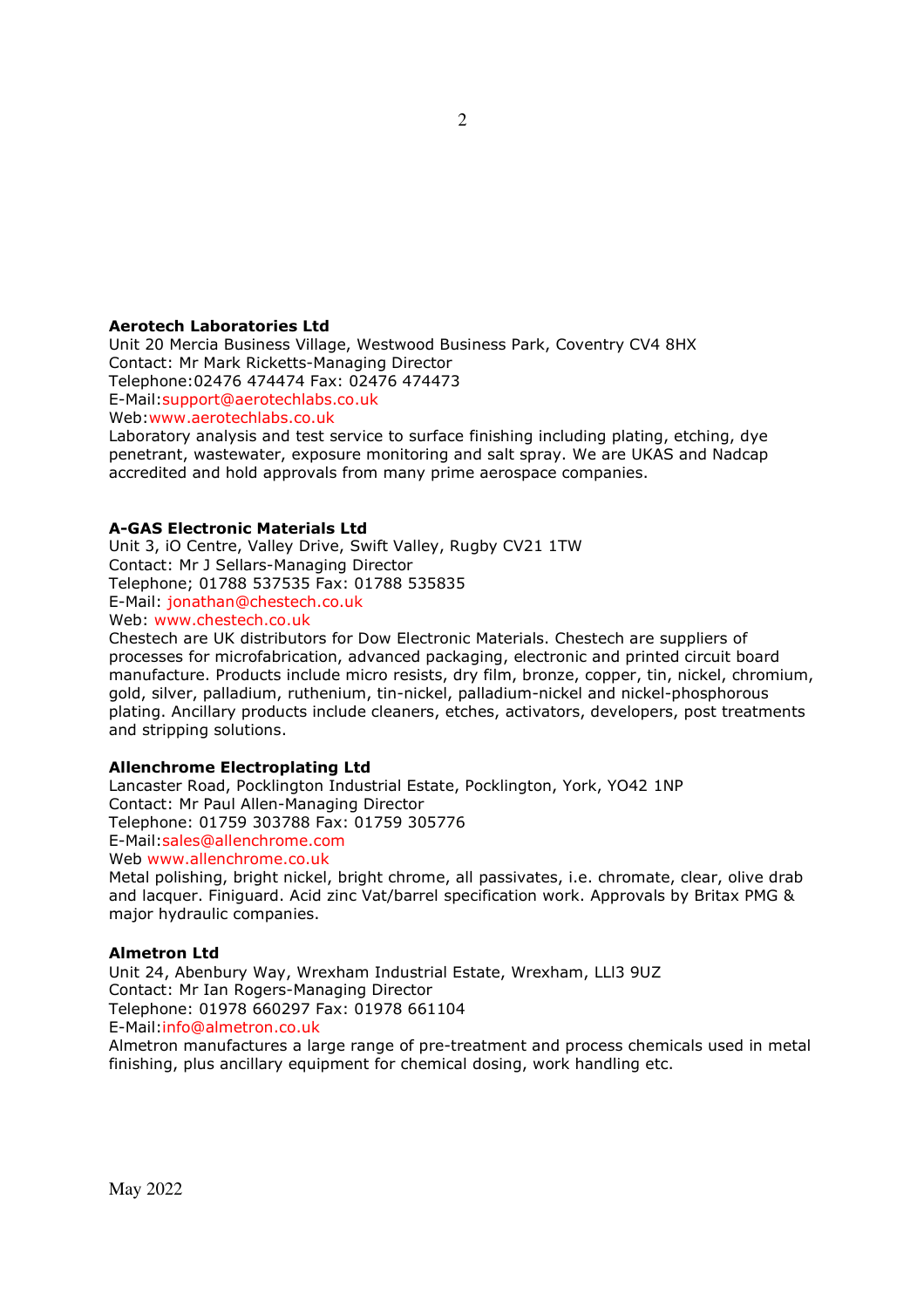# **Aluminium Federation Ltd**

Suite 9, Alcora Building. Mucklow Hill, Halesowen , West Midlands B62 8DG Contact: Mr Jan Lukaszewski Telephone: 0330 236 2800 E-Mail: j\_lukazewski@alfed.org.uk Web: www.alfed.org.uk The Aluminium Federation represents business who process, trade and work with aluminium

– we foster innovation, advocacy, lobbying and outreach, we help our members solve problems, capitalize on opportunities and boost their competitiveness.

#### **Aluminium Surface Engineering**

Bodmin Road, Wyken, Coventry, West Midlands CV2 5DX Contact : Mr John Alksnitis – Managing Director Telephone : 02476 611921 Fax: 02476 602196 E-Mail: ase4anodising.co.uk Web: ase4anodising.co.uk Established 1947. Specialists in hard, sulphuric, chromic and titanium anodising, also SurTec 650 and Alocrom 1200. Quality assured ISO 9001 and 14001, and major company standards, with in-house laboratories. Founding member International Hard Anodizing Association. Access to new technologies and university research. No. 1 subcontractor to the automotive, aerospace, catering, medical and defence industries. Free technical advice and samples.

# **Amphenol Ltd**

Thanet Way, Whitstable, Kent CT5 3LF Contact: Miss Laura Smith – Manufacturing Engineer Telephone: Email: laura.smith@amphenol.co.uk

#### **Armadillo Metal Coatings Ltd**

5 The Promenade, Mount Pleasant, The Promenade, Swansea SA1 6EN Contact: Dr Alex Nielsen - Managing Director Telephone: 07975593821 E- mail: alex.nielsen@armadillomc.com Website: https://armadillomc.com When added to a plating process, our patented additive forms regular and well-dispersed deposits within

the metal matrix, protecting the entire surface. Availability right down to the substrate ensures protection is maintained in abrasive and high-wear environments. The additive detects early-stage corrosion and responds by releasing an on-demand inhibitor.

#### **Armac Manufacturing**

160 Dollman Street Birmingham B7 4RS Contact Mr R McGrail – Production Manager Telephone: 0121 359 2111 E-Mail: robertmcgrail@armacmartin.co.uk Web: www.armacmartin.co.uk

Armac Martin are Manufacturers of High Quality, hand finished solid brass kitchen hardware, we also have a subcontract machining division, Brass turned parts.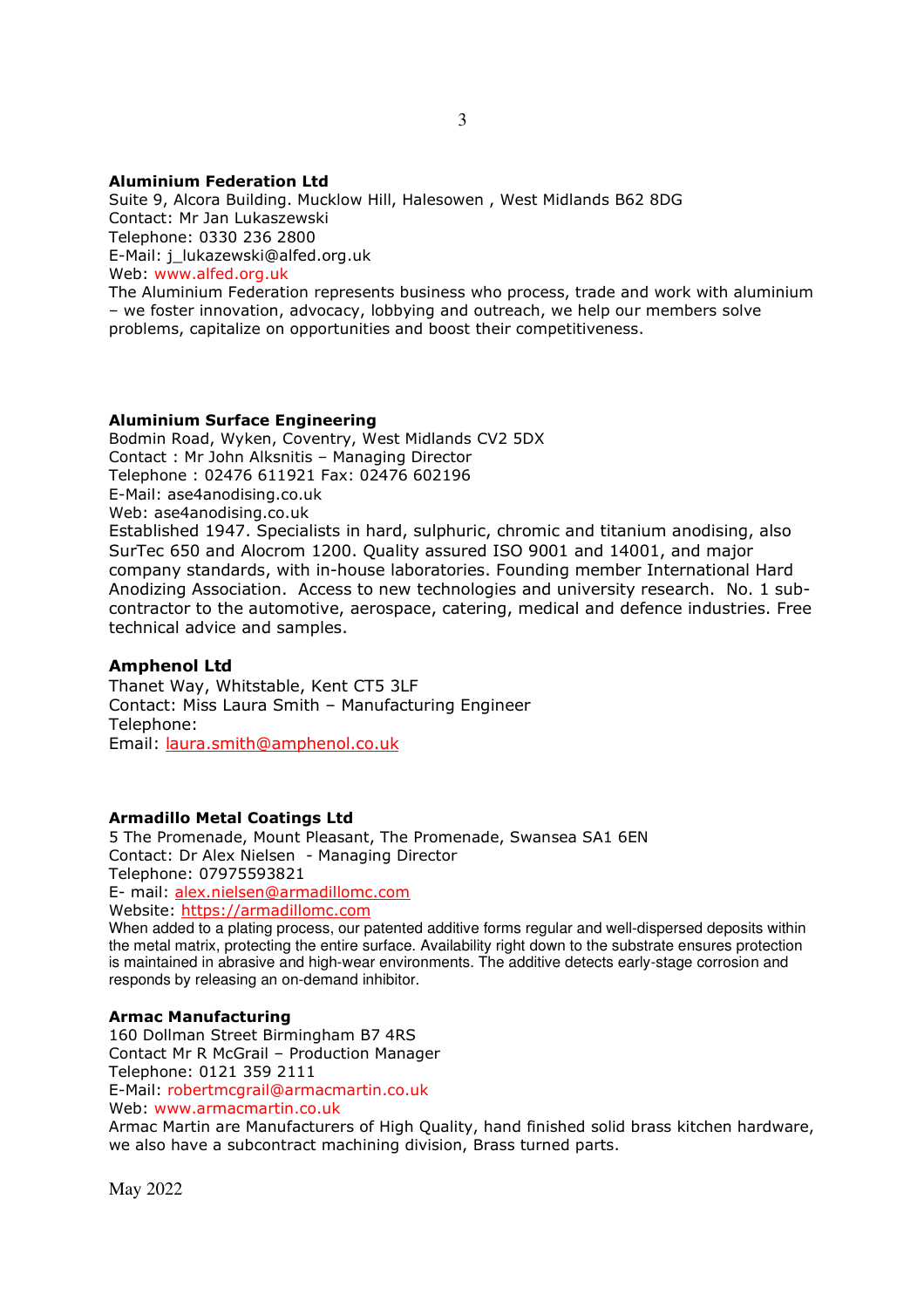**Atotech UK Ltd**  89 William Street, West Bromwich, West Midlands B70 0BG Contact: Mr Russell Gregory Telephone: Email: Russell.gregory@atotech.com

# **BEP Surface Technologies Ltd**

Eton Hill Road, Eton Hill Road, Radcliffe, Macnchester M26 2XT Contact Mr Andrew McClusky Telephone : 0161 724 9090 Fax 0161 725 9539 E-mail: Andrew-mcclusky@bep-st.com Web: www.bep-st.com

Surface finishing company offering Copper, Nickle and Hexavalent Chrome plating, combined with in-house blasting, turning, grinding, linishing, buffing, polishing and superfinishing facilities of huge capacity.

Specialized in the manufacture and refurbishment of both small and large engineering components including copper chill rolls and other process rolls, pump shafts, piston rods, rotors, etc.

Certified to ISO 9001, ISO 14001, OHSAS 18001 and licensed through an IPPC permit.

# **British Society for Coatings Technology**

PolYnfo Associates Ltd, 30 Stonehill Way, Brixworth, Northants, NN6 9LW Contact: Mr Keith Dobell-President Telephone: 01604881513 Fax: 01384 400020 E-Mail: Keith.Dobell@btconnect.com

The British Society for Coatings Technology (BSCT) was founded in 1928 by a group of paint technologists. Its mission is to promote education, research and communication within the coatings industry, supporting its members in their professional development. It holds regular technical meetings and events.

### **R A Chilton Ltd**

Unit 5, Tarvin Sands Industries**,** Barrow Lane, Tarvin, Chester CH3 8JF Contact: Wendy Chilton – Managing Director Telephone: 01829 749224 E-Mail: wendy@rachilton.com Web: www.rachilton.com Copper electroplating, specialist in electroplated copper rotors. Thick build up to allow machining of final form, or repair of damaged bearings. Plating on Graphite and Titanium. Chemical cleaning of Titanium to Nuclear Specification.

# **Coatings Technologies Ltd**

Unit 94 Northwick Business Centre, Blockley, Moreton in Marsh Glos GL56 9RF Contact: Pauline Lucas Telephone: 01386 700884 E-Mail: sales@coating-technologies.com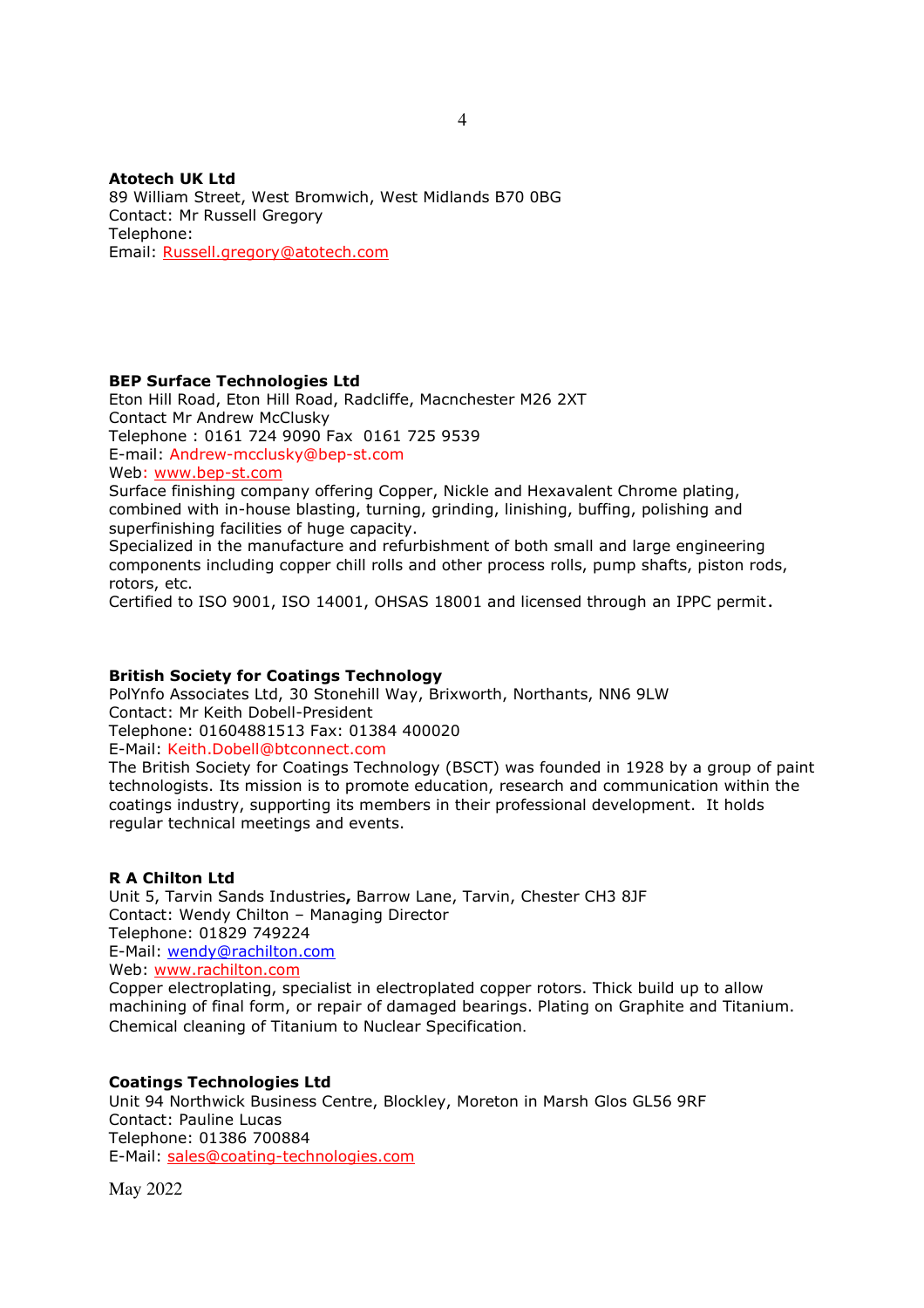Web: www.coating-technologies.com

Coating Technologies Limited has market leading technology in the field of dust control (Tack Cloths, Coatings, wipes) coating technologies can diversify into related markets and distribution of elastomer bonding agents.

# **Clive Plant & Associates**

23 Ironstone Hollow, Hook Norton, Oxfordshire, OX15 5NA Contact: Mr Clive D Plant - Partner Telephone: 01608 7305090 E-Mail: clive@cliveplant.co.uk Web:www.cliveplant.co.uk Approved independent inspection, testing and Consultancy services for polyester powder

coatings, anodic films, fluoropolymers and site applied architectural metalwork finishes. Specification writing. Arbitration services. Advice on remedial site applied finishes.

## **DDG Plating Ltd**

7 Palm Street, New Basford Nottingham NG7 7HS Contact: Miss Jana Tyralova Telephone: 01159 787195 Fax: 0015 9420582 Email: admin@ddgplating.com Web: www.ddgplating.com

We pride ourselves on delivering great quality, fast turnaround and a friendly and efficient service and speicalise in processes such as zinc, nickel, chrome, tin, silver anodizing, electroless nickel and alocrom.

Paint or metal stripping and cleaning services also available.

# **Dublin Aerospace**

Dublin International Airport, Dublin, Ireland Contact: Mr Paul Brennan Telephone: +35318126300 E-Mail: mark.porter@dublinaerospace.com

Web: www.dublinaerospace.com

Landing gear overhaul facility with approval on BOEING 737 and AIRBUS A320 families. Electroplating capabilities include: Hard Chrome, Sulphahate Nickel, LHE Cadmium, Bright Cadmium Passivation and supporting processes.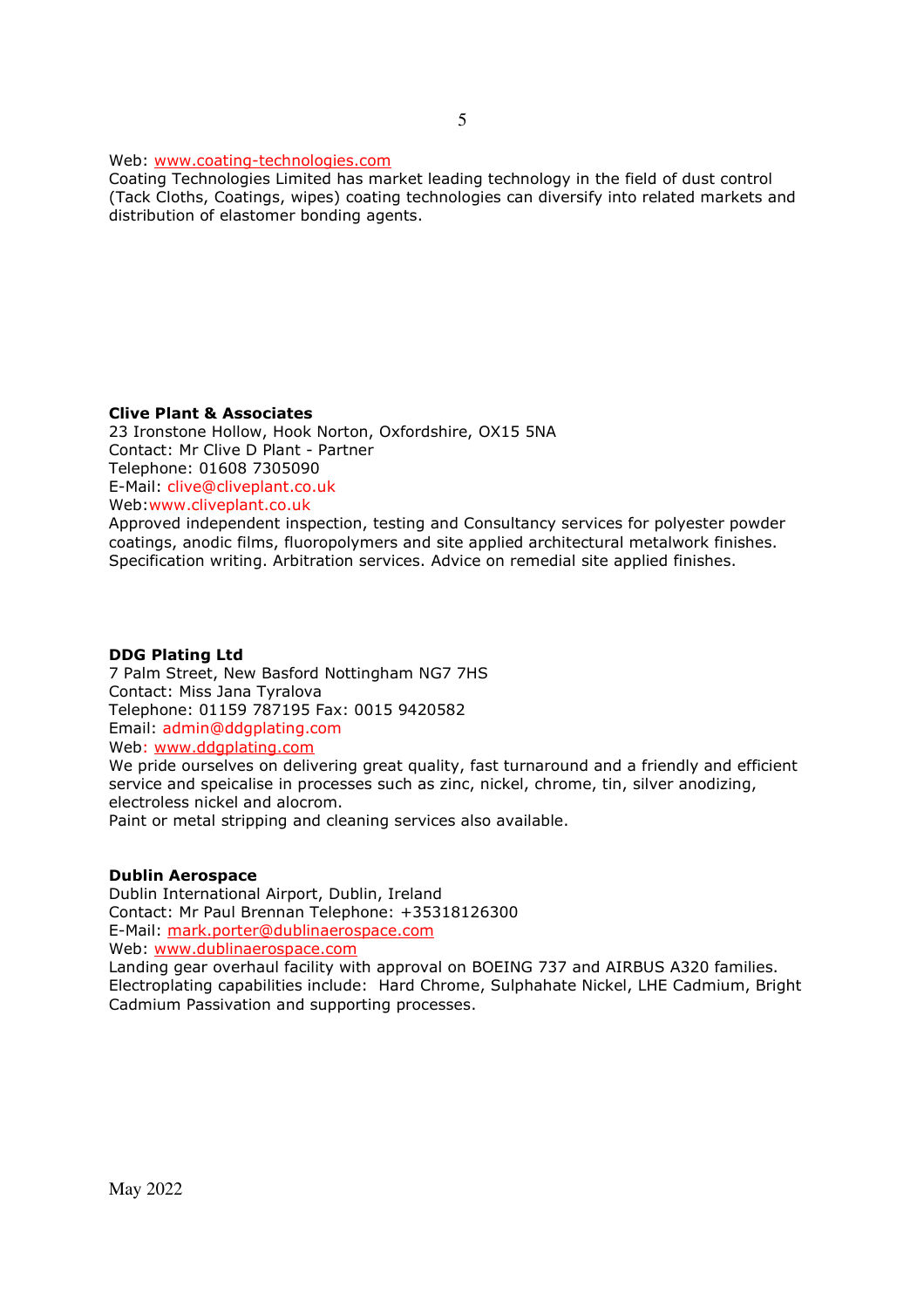# **Ecoat Ireland Limited**

Unit 13, Blaris Industrial Estate, Altona Road, Lisburn BT27 5QB Contact : Mr Justin Rooney Telephone : 028 92 604798 Fax: 028 92 604040 E-Mail: info@ecoat.co.uk Web: www.ecoat.co.uk Established 1994, we at Ecoat Ireland are experienced providers of electrophoretic coatings and secondary operations to meet a varied range of customer requirements in the

automotive, industrial and aerospace sectors.

# **E C Williams Ltd**

17-25 Spencer Street, Birmingham, B18 6DN Contact: Mr H Skouby-Managing Director Telephone: 0121 236 2524 Fax: 0121 233 4931 E-Mail: plating@ecwilliams.co.uk Web: www.ecwilliams.co.uk

Electroplating of zinc/nickel alloy, zinc, tin, copper, nickel, silver and brass. Blacking of stainless steel. Work to BS and industry standards. Both jig and barrel facilities.

#### **E Williams Plating Limited**

Unit 3, The Dean, New Alresford, Hampshire, S024 9BQ Contact: Mr Tony Brierley Telephone: 01962 733199 Fax: 01962 735146 E-Mail:gavin.wyeth@ewilliamsplating.co.uk Bright nickel, electroless nickel, chromium, zinc (clear/colour/black passivates), alocrom,

silver, tin (rack and barrel), gold, sulphuric anodising, iridite NCP and our own XRF testing facilities.

## **Fastener Engineering & Research Association**

National Metalforming Centre,47 Birmingham Road, West Bromwich, B70 6PY Contact: John Houseman-Director General Telephone:0121 601 6350 Fax: 0121 601 6373 E-Mail: generalsec@fera.org.uk Web:www.fera.org.uk

FERA is a pioneering professional association for engineers and designers involved in the specification of fasteners, the installation of mechanical fasteners, the use of adhesives and involvement in application joint design.

#### **Fischer Instrumentation (GB) Ltd**

Contact: Mrs Claire Cave-Sales co-ordinator 12 Goodwood Road, Keytec 7 Business Park Pershore Worcesgtershire WR10 2JL Telephone: 01590 684100 Fax: 01590 684110 E-Mail:mail@fischergb.co.uk Web:www.fischergb.co.uk This international company is a technical world leader in the supply of Coating Thickness

Measuring and Materials Testing Equipment. ' Fischerscope' products include low cost handheld instruments, Couloscopes, bench instruments, Beta Backscatter and X-Ray Fluorescence Systems. Fischer X-Ray systems lead the world in their ability to measure triple coatings simultaneously, as well as provide accurate measurements of electroless coatings and alloy compositions.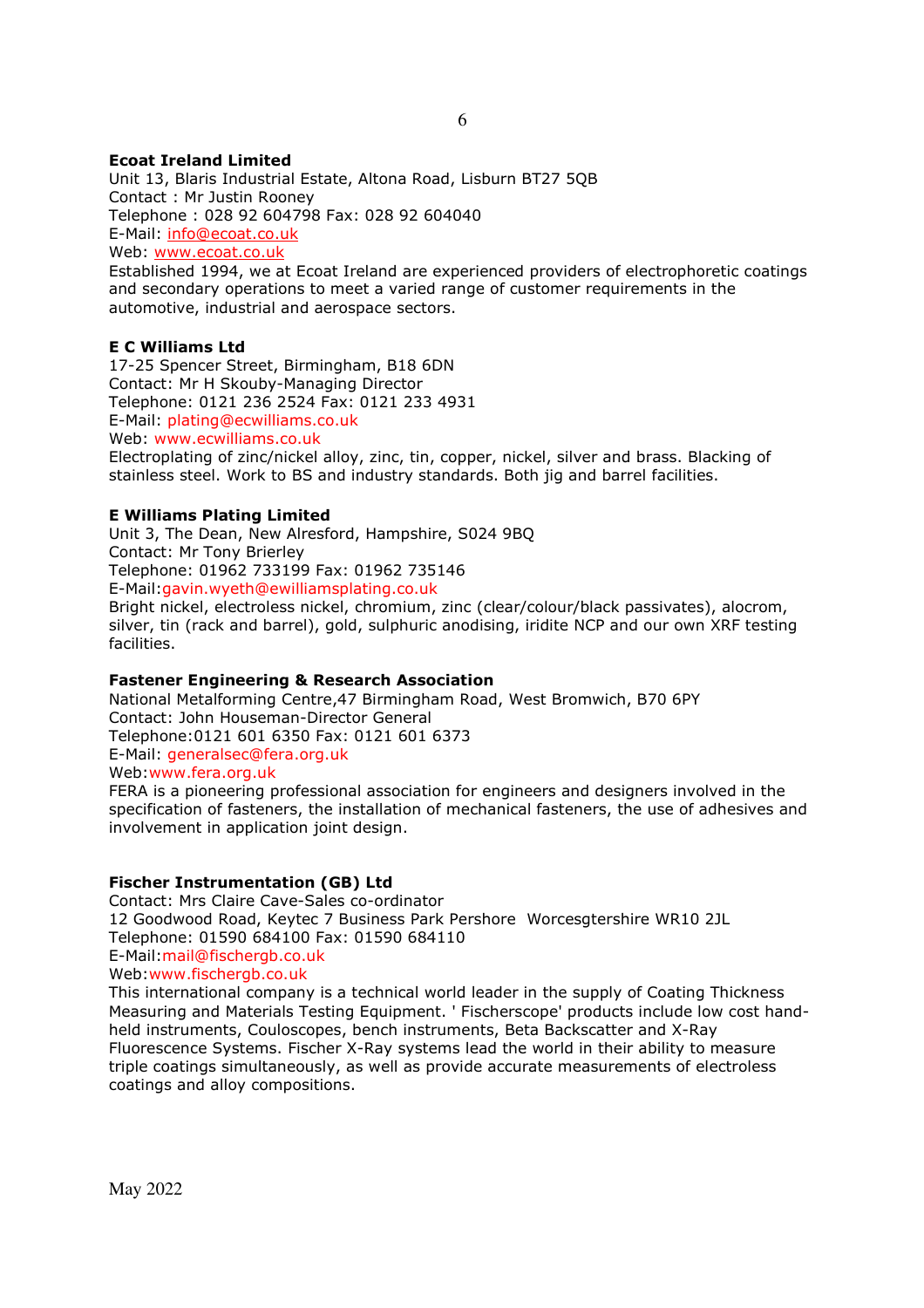# **Fraser Cleaning Technologies Ltd**

24 Grange Road, Houstoun Industrial Estate, Livingston, EH54 5DE Contact: Ms Emma Pate -Managing Director Telephone: 01506 443058 Fax: 01506 443161 E-Mail: sales@frasertech.co.uk

Web: www.frasertech.co.uk

Supplier of cleaning equipment, chemicals, electronic soldering products, single and multi stage ultrasonic and spray wash equipment, solvent and aqueous chemistries and waste minimisation equipment.

### **Galvanizers Association**

56 Victoria Road, Sutton Coldfield, West Midlands B72 1SY Contact: Mr William Smith- Director Telephone: 0121 355 8838 Fax: 0121 355 8727 E-Mail: ga@hdg.org.uk Web: www.galvanizing.org.uk

The Galvanizers Association provides authoritative information and advice on hot dip galvanizing to users and potential users. It has a technical team to answer queries about Galvanizing. It also monitors regulations, takes a leading role in standards development and oversees research projects to support and develop the Industry.

#### **Grauer and Weil India Limited**

151 Growel 101, Growel House, Akurli Road, Kandivali East, Mumbai 400101 Contact: Mr Subrata Chakroborty Telephone: +91 022 66993110 Ext 116 Fax : +91 022 66993110 E-Mail: management.office@growel.com Web: www.Growel.com Electroplating & general metal finishing chemicals including plating processes for hard chrome, zinc & Zinc alloys, passivate and top coats, electroless nickel, nickel-chrome, acid copper, plating on plastic, copper/brass, precious metal, cleaner, pre-treatment, PCB Plating, anodising, etc. Intermediates for Electroplating Industrial Lubricants Industrial Paints

#### **HMG Paints Ltd**

Riverside Works, Collyhurst Road Manchester M40 7RU Contact: Mr Steve Crossman Telephone: 0161 205 7631 Email: scrossman@hmgpaint.com Web: www.hmgpaint.com

HMG are the UK's largest Independent paint manufacturer and are proud to work alongside customers to create the very best tailored solutions, supported by excellent service.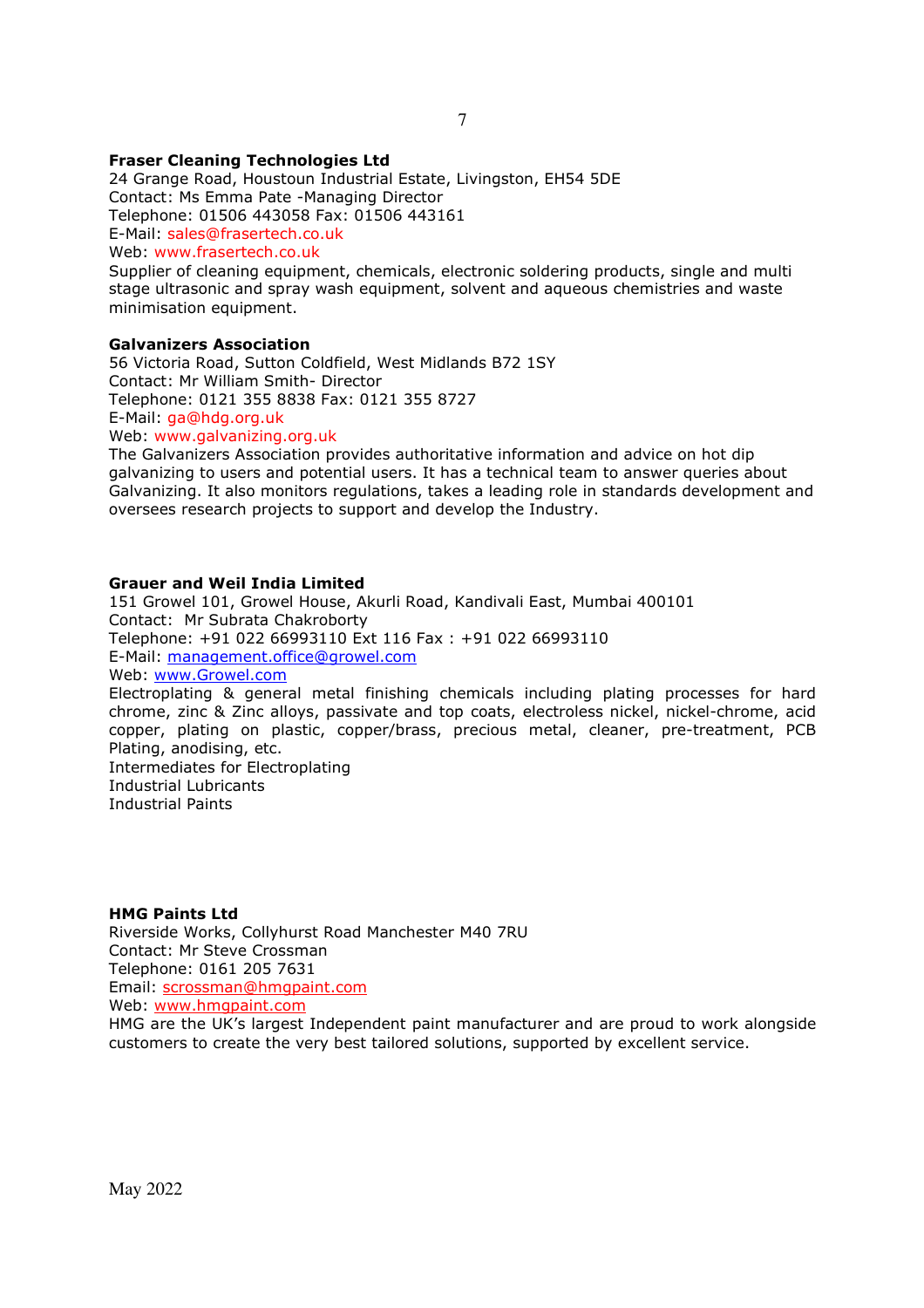#### **Hardide Coatings**

Unit 11, Wedgewood Road, Bicester, Oxfordshire, OX26 4UL Contact: Dr Yuri Zhuk - Technical Director Telephone: 01869 353830 Fax: 01869 353831 E-Mail: info@hardide.com Web: www.hardide.com

Hardide is a range of advanced tungsten/tungsten carbide coatings for metal parts which provide exceptional wear and erosion resistance combined with toughness and ductility and which can coat internal surfaces and complex geometries.

# **Hart Materials (PI-KEM) Limited**

Planks Lane, Wombourne, Wolverhampton WV5 8EB Contact: Fiona Rouse – Chairman & MD Telephone: 01902 895446 Fax: 01902 897469 E-Mail:info@hartmaterials.com

Web:www.hartmaterials.com

Hart Materials Limited is involved in supplying raw materials for varied applications within the surface engineering market, particularly in the nickel electroforming sector. Other industries prominent in the company's activities include electronic interference shielding, battery production, paint manufacture and powder metallurgy. These industries are serviced with a range of specialised small particulate products, including nickel and other metal powders, nickel-coated graphite and silver-coated glass. They individually selected to satisfy the technological requirements of the individual customer on the basis of our company's 30 years of experience in these markets.

## **Harwin PLC**

Fitzherbert Road, Farlington, Portsmouth, Hampshire PO6 1RT Contact: Richard McDonnell – Process Engineer Telephone: 023923 14573 E-mail: rmcdonnell@harwin.co.uk Web: http://www.harwin.com

Harwin is a manufacturer of high-reliability industrial PCB connectors and EMC shielding hardware, serving a variety of industries including; commercial, space, avionics, defense, Metering and medical.

#### **Henkel Technologies**

Technology House, Wood End Lane, Hemel Hempstead HP2 4RQ Contact: Mr Andy Rabbetts – Technical Manager Telephone: 01442 278000 Email: andy.rabbetts@uk.henkel.com Web: www.henkel.com

#### **Hong Kong Electro-plating Merchants Association**

Unit 10, 21/F, Mega Trade Centre, 1-6 Mei Wan Street, Tsuen Wan, Hong Kong Contact: Mr Dennis Kwok On Ng-Chairman Telephone:(001)852 2776 8282-3 Fax: (001) 852 27883137 E-Mail:info@hkelectro-plating.com Web:www.hkelectro-plating.com

The Hong Kong Electro-plating Merchants Association was founded in December 1948. The Association is aiming for providing benefits to the electro-plating industry, facilitating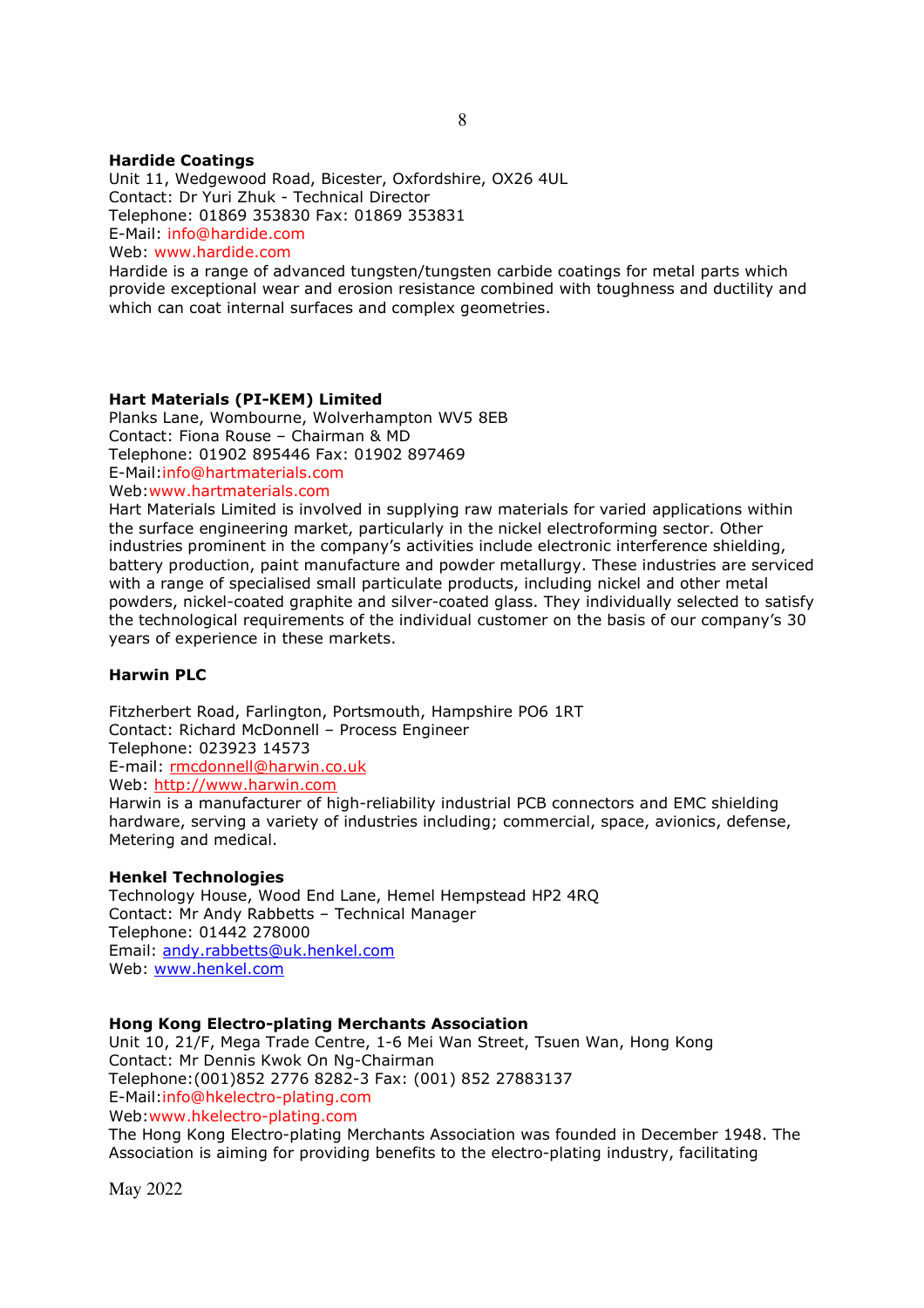industry networking, protecting the legal rights and interests, promoting market development, enhancing surface treatment technology and cultivating talented people in the industry.

The Association's functions include introducing the latest electro-plating technology, pollution and sewage treatment solution through industrial exhibition, technical seminars, workshops and publications. By organising overseas visit tours, we facilitate the technological exchange with the industrial bodies worldwide. In addition to the active collaboration with the mainland and international electro-plating industrialists, regular meetings provide opportunities for technological and marketing exchange.

#### **Hong Kong Surface Finishing Society**

LG1 HKPC Building,78 Tat Chee Avenue, Kowlown Tong, Hong Kong Contact: Mr Sam Chong-Chairman Telephone:00852 81200323 Fax: 00852 81200325 E-Mail: secretary@hksfs.org.hk Web:www.hksfs.org.hk

#### **Indestructible Paint Ltd**

19-25 Pentos Drive, Sparkhill, Birmingham, B11 3TA Contact: Mr John Bourke-Technical Sales Manager Telephone: 0121 702 2485 Fax : 0121 778 4338 E-Mail: sales@indestructible.co.uk Web: www.indestructible.co.uk

Manufacturers of specialist coatings for a wide range of markets, including aero engine and airframe; high temperature, chemical and corrosion resistance; thermal barrier requirements; MOD approved and high performance industrial use.

#### **Inflite Engineering Services Ltd**

Units 1 & 2 Farrow Road, Chelmsford Industrial Park, Chelmsford Essex CM1 3TH Contact: Mr Adrian Yeo – Laboratory Manager Telephone: 01279 681 681 Email: info@inflite.co.uk Website: www.inflite.co.uk Inflite are prime suppliers to the aerospace market. Our business is based around four

Divisions - each possessing knowledge and expertise that are second to none in their respective sectors.

#### **Innova Design and Build Ltd**

Unit 2, Station Approach, North Street, Emsworth Hampshire PO10 7PW Contact: Helen Watson Telephone: 01243 372454 Email: helen.watson@innovadesign.co.uk

# **Institute of Corrosion**

The Newton Building, St George's Avenue, Northampton, NN2 6JB Contact: Dr Jane Lomas-Honorary Secretary Telephone: 01928 734996 E-Mail: amteccorrosion@hotmail.com Web site: www.icorr.org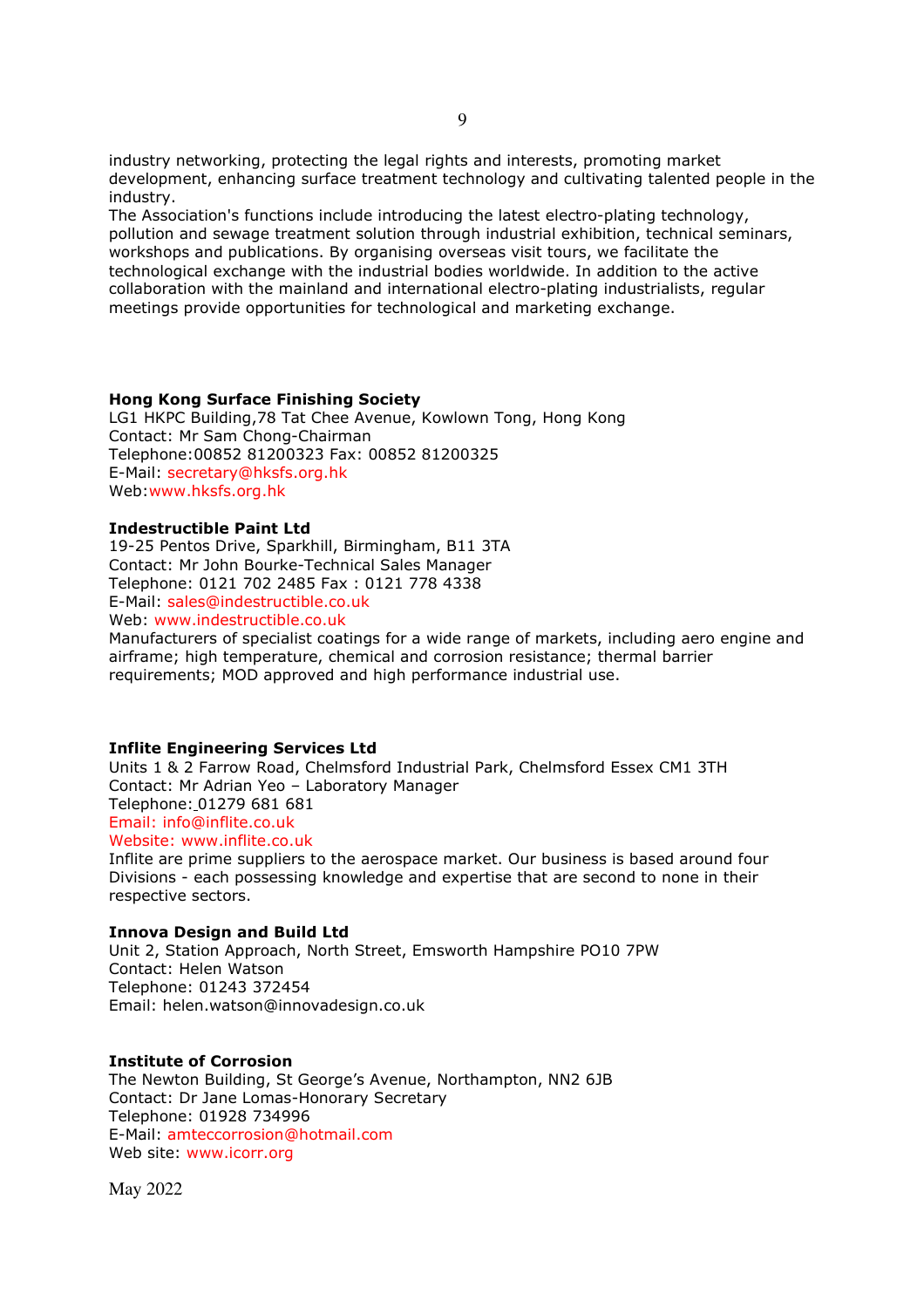ICorr is one of the world's leading organisations concerned with the prevention of industrial corrosion and the development of technology for corrosion control. The Institute organises course seminars, training sessions, technical meetings and specialists conferences. ICorr enjoys a good relationship with Government departments and other official bodies concerned with corrosion control and advise the Department of Trade and Industry on ii corrosion publications. It provides education and training in corrosion science and engineering theory and practice for members and non-members. Meetings are held locally and at national level via branches and divisions. The Institute also operates a Corrosion Expertise Database, as a first line of contact between enquirers and specialist consultants.

#### **Interplex PMP Ltd**

Elliot Industrial Estate , Arbroath, Dundee, Scotland, DD11 2NN Contact: Dr William Waugh – Plating Department Manager Telephone: 01241 873867 Fax: 01241 879597 E-Mail: william.waugh@uk.interplex.com Web: www.interplex.com Interplex PMP manufactures precision components including stamped and plated parts,

plastic mouldings (including insert and in-line moulding), assemblies and tape and reel packaging for the automotive, medical and electronics industries.

#### **Ionotec Ltd**

14 Berkeley Court, Manor Park, Runcorn, Cheshire WA7 1TQ Contact: Dr John S Blackburn-Managing Director Telephone: 01928 579668 Fax: 01928 579627 E-Mail: info@ionotec.com Web: www. Ionotec.com Ionotec is a world leader in coating of metals using electrophoretic deposition (EPD).

Examples of coatings supplied include alumina, zirconia and glasses. We also design and provide prototype EPD facilities.

#### **JCS -Hi-Torque Ltd**

Northern Road, Chilton Industrial Estate, Sudbury Suffolk C010 2YH Contact: Colin Plumb – Head of Engineering Telephone: 01787 37612 Website: www.jcshi-torque.co.uk

The company specializes in the design and manufacture of worm device hose clips and Pclips. We have developed the business process specifically for these, including our own zinc electroplating facility.

# **King & Fowler UK Ltd**

Brunswick Business Park, Harrison Way, Liverpool L3 4BG Contact: Alan Bold – Operations Director Telephone: 01517028452 E-Mail: abold@kingand fowler.com King & Fowler supply treatments and NDT to Aerospace Industries and hold all core Aerospace approvals for chromic/boric/sulphuric anodise, alocrom, cadmium, chromium, passivation, painting, PFD & MFD.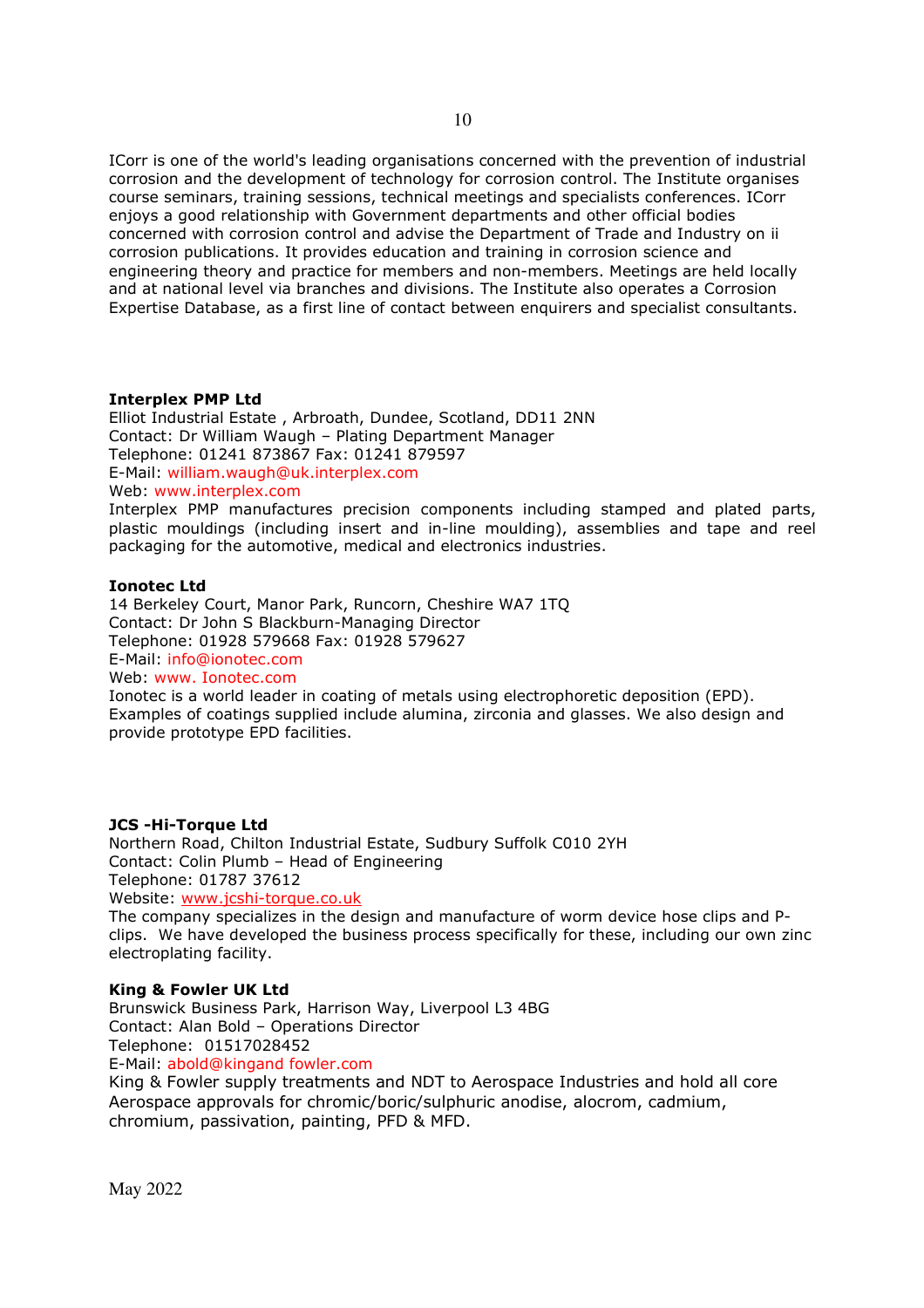#### **Lufthansa Technik Landing Gear Services Ltd**

Unit 3, Dawley Park, Kestrel Way, Hayes, Middlesex UB3 1HP Contact: Phil Pellet- LTLGS Plating Shop Technical Support Manager Telephone:0208 589 1900 Fax: 0208 589 1901 Email : phil.pellett@ltlgs.com Web: www.ltlgs.com

Lufthansa Technik Landing Gear Services Ltd provides independent overhaul and repair services for Aerospace Landing Gear and components to airlines and repair agencies worldwide.

#### **LVH Coatings Ltd**

Chelmsley Works, Station Road, Coleshill, Birmingham, B46 1HT Contact: Mr Peter Hope-Technical Director Telephone: 01675 466888 Fax: 01675 466260 E-Mail: peter@clearclad.co.uk Web:www.lvh-coatings.co.uk

Manufacturer and supplier of electrophoretic paint products and processes from decorative lacquers to high performance coatings including photoresists, low friction, nanocomposite hard coatings etc. Consultancy and customised systems are our speciality.

#### **MacDermid Ltd**

198 Golden Hillock Road, Small Heath, Birmingham, B11 2PN Contact: Mr Paul Bray Telephone: 0770814050 Fax: 0121 606 8300 E-Mail: pbray@macdermid.com

Web: www.macdermid.co.uk

MacDermid is the UK subsidiary of Macdermid Inc and was formed by the merger of MacDermid GB and W M Canning. The MacDermid group of companies is now the largest supplier of electrochemistry in the world with a vast customer base that includes many of the worlds leading companies. MacDermid supplies speciality chemicals and processes for decorative and functional plating, mechanical plating, plating on plastics, lacquering, and jig coating, vibratory finishing and pretreatment. The entire MacDermid group is renowned for its expertise and leading edge technology products supplied into the printed circuit industry worldwide and the UK is no exception. The MacDermid philosophy of providing a complete proactive technical after - sales service and to supplying the most cost effective technologically advanced processes available continues to be one of the basic concepts within the company.

#### **The Manufacturing Technologies Association**

62 Bayswater Road, London, W2 3PS Contact: Mr Adrian Sell - Business & Events Manager Telephone: 0207 298 6400 Fax: 0207 298 6430 E-Mail: asell@mta.org.uk Web: www.mta.org.uk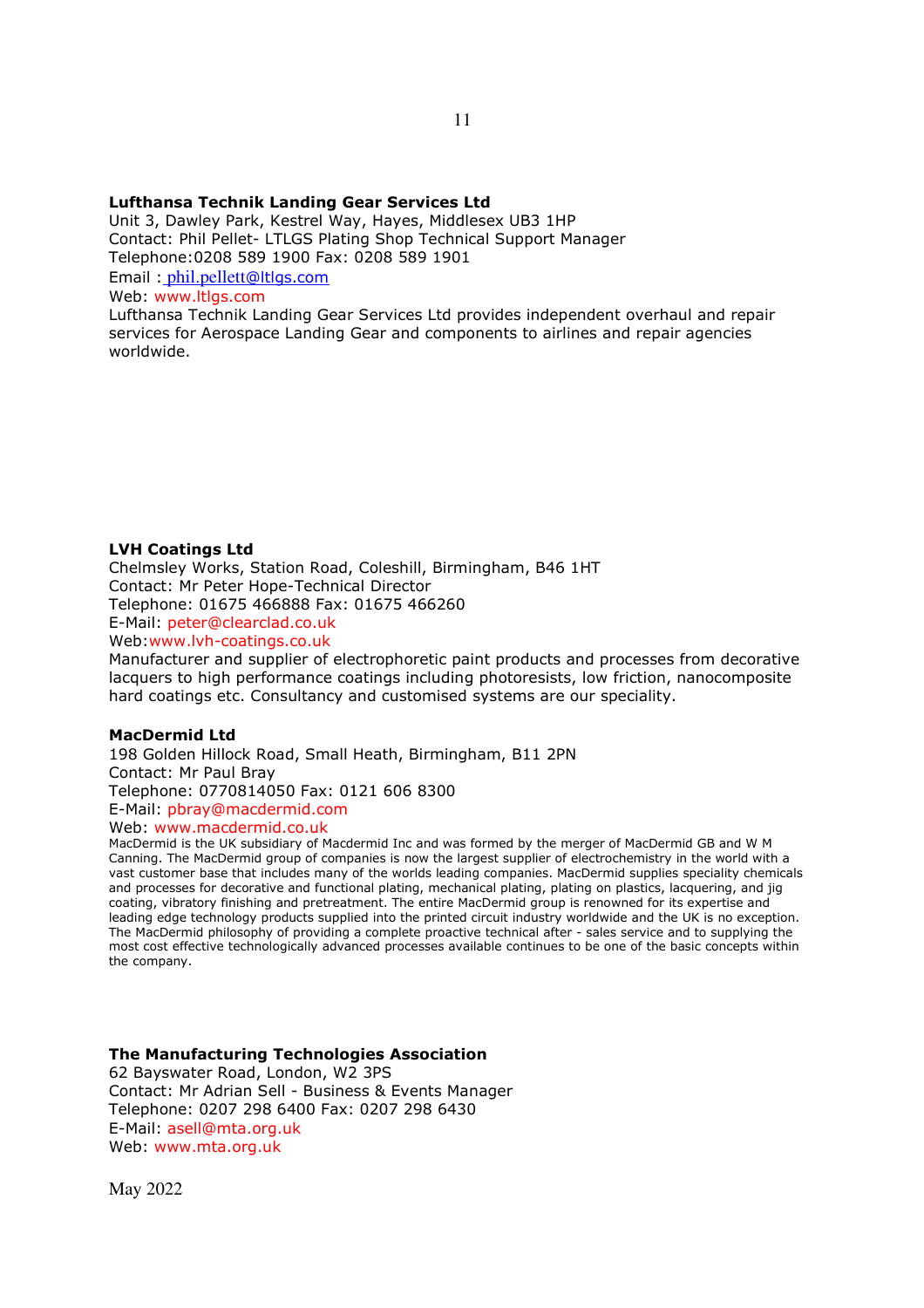The MTA is a trade body for companies working in the engineering manufacturing sector. Member companies are mainly involved in manufacturing or supply of engineering technology. The MTA delivers the iconic exhibition focused on manufacturing Technology – MACH (see www.machexhibition.com)

### **Metal Finishing Association Nasik**

F-33/34 MIDC – Ambad, Nasik, India, 422010 Contact: Dr Ashish Kulkarni Telephone: +91 253 2382134 E-mail: metal.finish@gmail.com Professional Institute in India

# **Metal Finishings Limited**

21 Whittle Road, Ferndown Industrial Estate, Wimborne BH21 7RL Contact: Brendan Mulqueen Telephone: 01202 895595 Email: team@metalfinishingsltd.co.uk Founded in 1996, Metal Finishings Ltd have NADCAP and AS 9100 accreditations with one of the fastest turnaround times in the industry without compromising on quality.

# **Metalor Technologies (UK) Ltd**

74, Warstone Lane, Birmingham, B18 6NG Contact: Mr Mark Parkhurst Telephone: 0121 262 3088 Fax: 01212363568 E-Mail:mark.parkhurst@metalor.com Web:www.metalor.com

Metalor Technologies UK Ltd supplies a complete range of processes for precious metal plating to satisfy the exacting requirements of both the electronics and decorative industries. In electronics, leading edge technology in the form of the Metgold 2000 series of acid gold electrolytes provides enhanced distribution characteristics and higher deposition speeds resulting in significantly lower operating costs. For decorative, there are products designed to fulfill every conceivable application for precious metal deposition. A wide spectrum of colour gold's in the Crownclad 2000 Series and Palladium 2000B, both designed to meet the requirements for Nickel Free costume jewellery.

# **Mila Hardware**

1 Brunel Close, Drayton Fields Ind Est Daventry NN11 8RB Tel:01327 312 400 Fax: 01327 872 575 Contacts: Paul Pearson - Product Design Manager Email: sales@mila.co.uk Web: www.mila.co.uk

Mila is the UK's leading distributer of hardware to the fenestration sector. It Supplies innovative Mila branded products, designed and developed in-house with a focus on British Standards, sustainable and responsible sourcing or materials, whilst reducing waste of packaging and going our bit to work towards a carbon neutral future.

More than 10,000 product lines are held in stock at the company's Northamptonshire HQ for next day delivery. Mila provides a comprehensive range of support services to customers including sales and marketing advice, technical support and an in house product Test Centre.

Established in the UK in 1980, Mila also operate in Ireland, Scandinavia and the Baltic States. It is part of Arran Isle Ltd, which in October 2014 was named as one the UK's fastest growing companies in the Sunday Times' Top Track 250 list.

# **Moss Metal Finishing Ltd**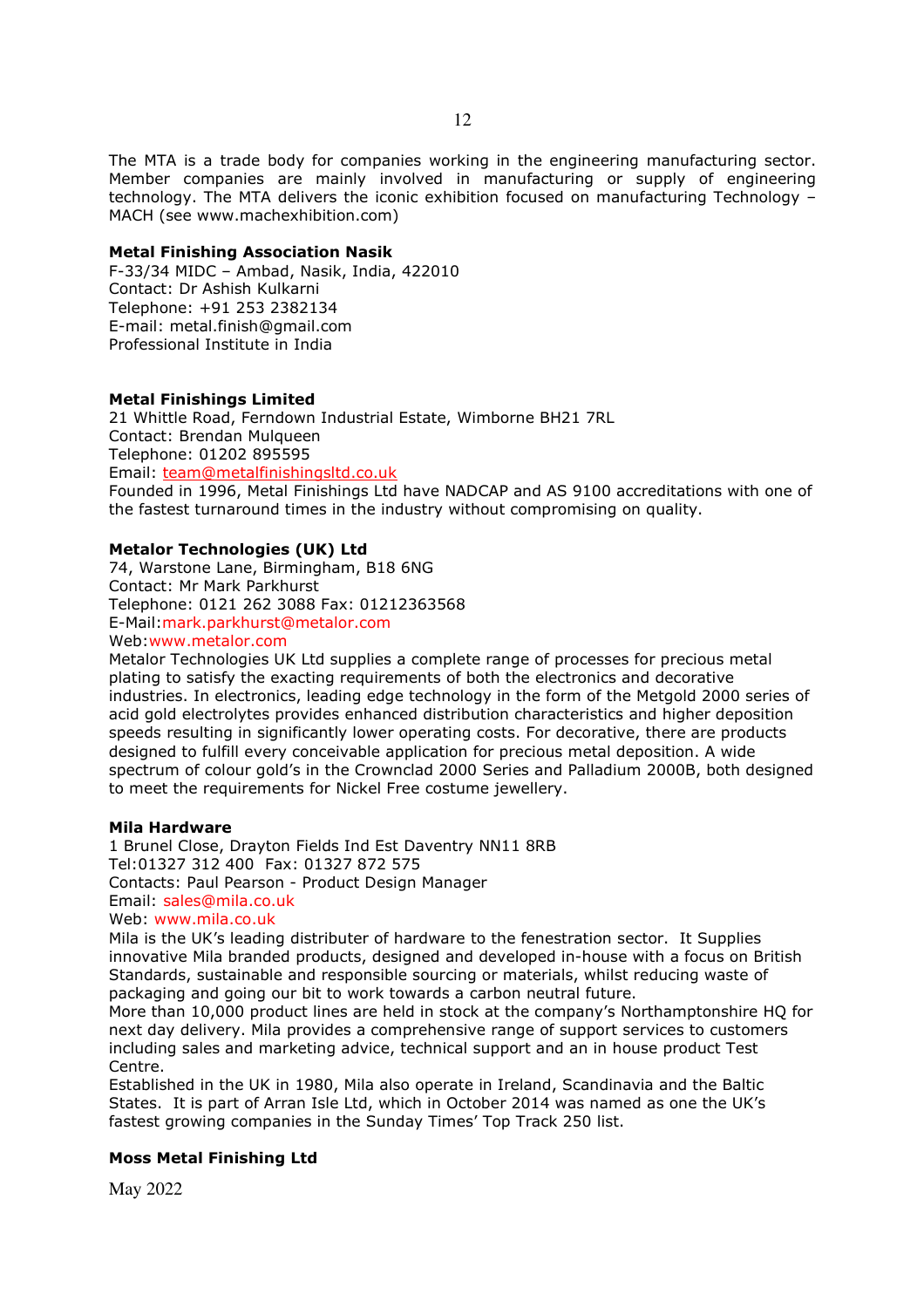Units 9 & 14, Brow Mills Industrial Estate, Brighouse Road, Hipperholme, Halifax, West Yorkshire, HX3 8EF

Contact: Mr Philip Hopkins-Managing Director

Telephone: 01422 203527 Fax: 01422 205857

E-Mail:info@moss-metal-finishing.co.uk

Web:www.moss-metal-finishing.co.uk

Anodising, colours. Anodising, hard. Chemical Blacking of steel. De-embrittling. Zinc plating, clear or colour passivation

# **Nano-Care UK (Signo-Nanocare UK Ltd)**

PO Box 225, Oswestry, Shropshire, SY10 1DL Contact: Simon Mercer Managing Director Telephone: 01691 654282 Email Info@nano-care.co.uk Web www.nano-care.co.uk

We create invisible high-performance nanotechnology coatings. By working to the highest standards in bionics and process engineering we aim to provide business with a competitive edge by improving performance through smart coating technology.

# **Nicholsons Sealing Technologies Ltd**

Amos Drive, Green Croft Industrial Park, Stanley, County Durham, DH9 7YE Contact: Mr Nicholas Green - Managing Director Telephone: 01207 523 010 Fax: 01207 523 011 E-Mail: nick.green@nicholsons.co.uk Web: www.nicholsons.co.uk

Nicholsons produce precision metal seals and components for aerospace, automotive and nuclear OEM's. Accredited to ISO9001/AS9100/TS16949 and NADCAP(heat treatment, nonconventional machining, welding & plating) –they electroplate silver, zinc & nickel . embrittling. Vibratory finishing trough or bowl machine.

# **NMB – Minebea UK Ltd**

Doddington Road, Lincoln, LN6 3RA Contact: Alanna Draper-Webster Telephone:01522 500933 Fax: 01522 500976 E-Mail: alanna.draper-webster@nmb-minebea.com Web: www.nmb-minebea.com

NMB lead the market place for landing gear bearings, suspension bearings and tram coupling bearings worldwide. NMB are supplying programmes including Airbus A380, A350 and Boeing 787.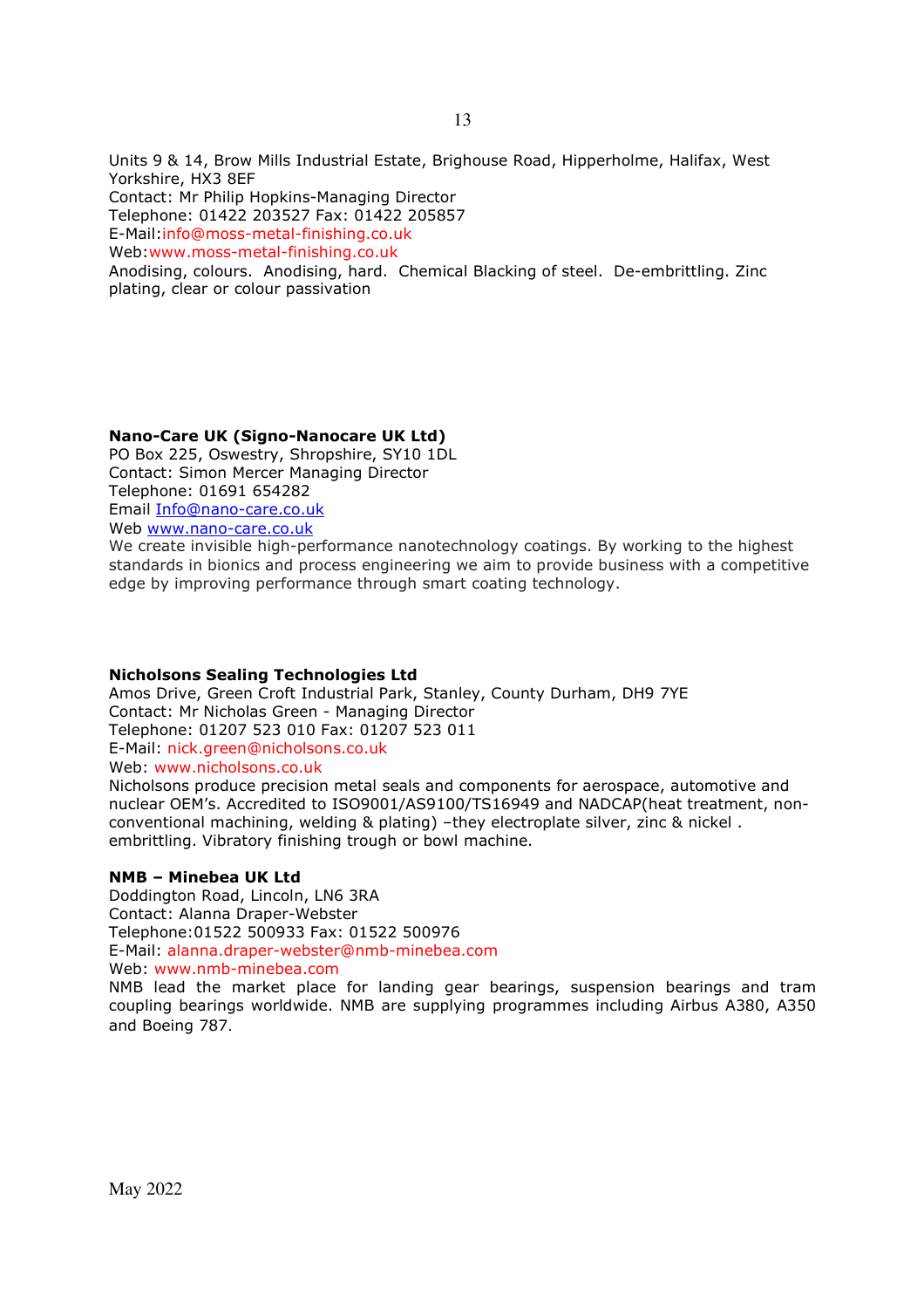# **Northside Precision Tooling Ltd**

1-2 Atlas Place, Springburn, Glasgow G21 4PN Contact: Helen Little E-Mail: helen@northsideprecision.com Web: www.northsideprecision.com

Specialist Manufacture and surface finishing for mmWave and microwave applications Award winning controlled surface deposition for RF and space Applications. Unique post plated dimensional ownership and selective plating.

# **Oil & Colour Coatings Association**

122 Wordsworth Road , Hampton Middlesex TW12 1ET Contact: Dr R Kennedy - President Telephone: 0116 257 5488 Fax: 0116 257 5499 E-Mail: admin@occa.org.uk Web: www.occa.org.uk

A technical and professional members association comprising individual, qualified persons employed in, or associated with, the world-wide surface coatings industries.

#### **Oxford nanoSystems Ltd**

11 Blacklands Way, Abingdon, Oxfordshire OX14 1DY Contact: Ian Russell – Chief Executive Officer E-Mail: Julie.bourne@oxfordnanosystems.com Web: https://oxfordnanosystems.com

#### **Phoenix County Metals Ltd**

Great Central Way, Woodford Halse, Daventry, Northants, NN 11 3PZ. Contact: Lucy Tee -Managing Director Telephone: 01327 260581 Fax: 01327 261682 E-Mail:paul@pcm-ltd.co.uk Web:www.pcm-ltd. Precious Metal Reclaimers to the Electroplating, Electronic, Printed Circuit, Jewellery and Chemical Industries. Fully licensed, ISO 9001 & 14001. In house processing and analysis.

#### **Photofabrication Ltd**

14 Cromwell Road, St Neots, Cambridgeshire PE19 2HP Contact : Mr Tom Pounds – Technical Director Telephone: 01480 222261 Fax : 01480 222261 E-Mail: tom@photofab.co.uk Web: www.photofab.co.uk

Manufactures of bespoke metal components through photochemical etching/milling, metal finishing and forming. Our finishing services currently include electroplating, chemical blackening, electrophoretic painting and various types of spray coating.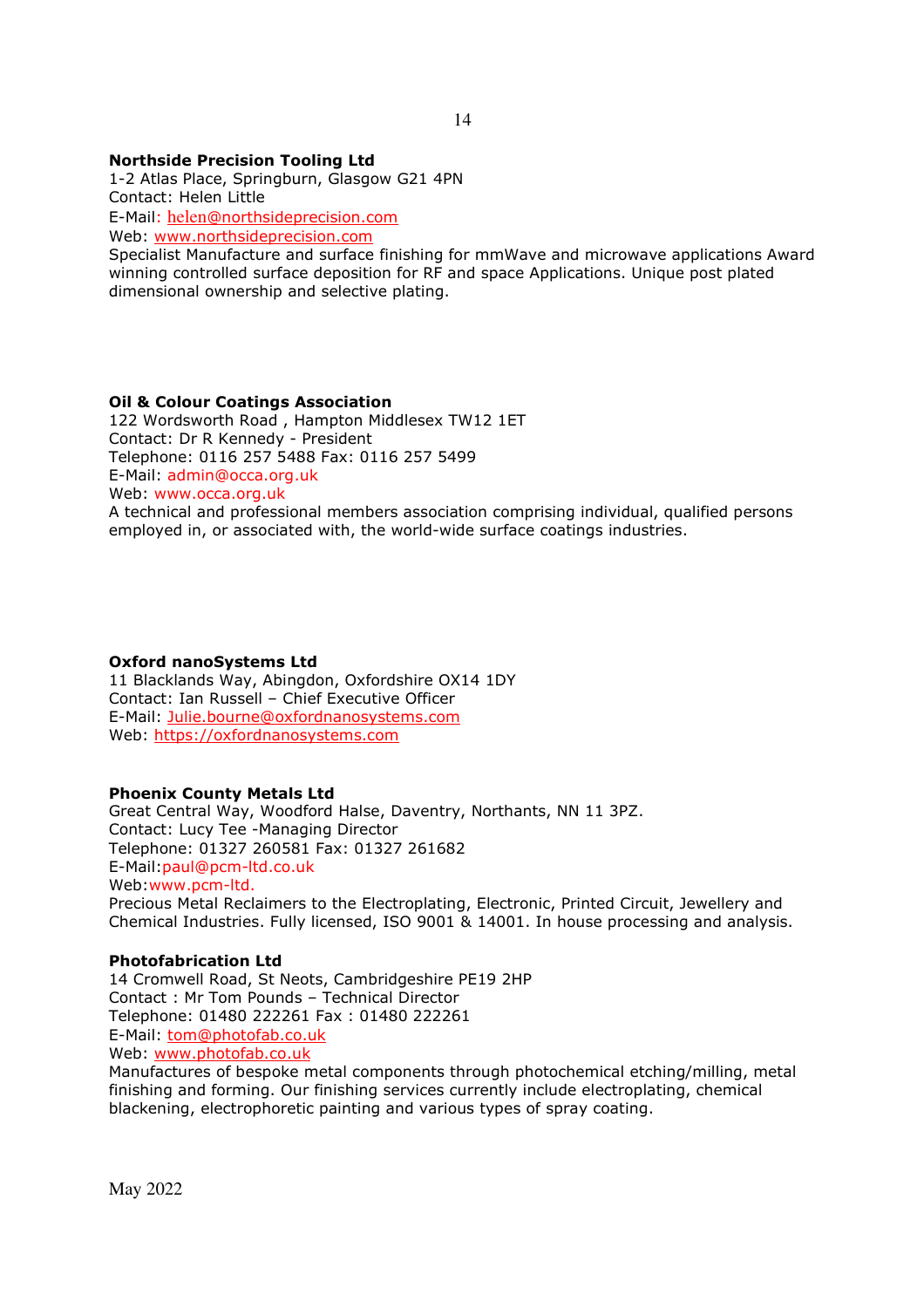## **PMD (UK) Ltd**

Broad Lane, Coventry, CV5 7AY Contact: Mr Christopher Durrant-Director of Business Development Telephone: 02476 466691 Fax : 02476 473034 E-Mail : sales@pmdgroup.co.uk Web: www.pmdgroup.co.uk

One of the UK's longest established companies specialising in the supply of chemical systems and plating services to the metal finishing, electronics and pcb industry. Offering both precious, gold & silver, and non-precious electroplating services along with proprietary chemical processes.

#### **Poeton Industries Limited**

Head Office: Eastern Avenue, Gloucester, GL4 3DN Contact: Dr John Archer Telephone: 01452 300500 Fax: 01452 500400 E-Mail:johnarcher@poeton.co.uk Web:www.poeton.co.uk

Our two UK plants offer over 80 different treatments with expertise in nickel, hard chrome, hard anodising, thermal spray and our own unique Apticote range of advanced plating processes and coating technology. Aerospace, Defence, Nadcap, AS9100C and BSI approvals are complimented by full approval to process for some of the worlds most renowned companies. We have comprehensive R & D facilities at all sites including chemistry, metallurgy, microscopy, wear and corrosion testing. Poeton also have a JV treatment business in Singapore and Malaysia called ATC Poeton that offers a similar wide range of coatings to the South East Asia region and is Nadcap approved.

#### **Portsmouth Aviation Limited**

Airport Service Road, Portsmouth, Hampshire, PO3 5PF Contact: Mr. Daniel Hunt Telephone: 02392665596 E-Mail: d-hunt@portav.com Web: www.portav.com

Portsmouth Aviation offers a range of surface treatments from chemical processing to paint. We are committed to providing our customers with finishing solutions to a variety of specifications including NADCAP.

#### **PRE-TREAT LTD**

Crown Works, Rochdale Road, Todmorden, Lancashire OL14 6LD Telephone: 01422 847671 Fax: 01706 818698 Contact: Mr Alex Jennings E-mail: info@pretreat.co.uk Web: www.pretreat.co.uk

Our company is dedicated to the supply of specialty chemicals for manufacturing industry. Products are produced within a facility which is ISO 9001-2000 approved. We formulate and technically support our chemical systems.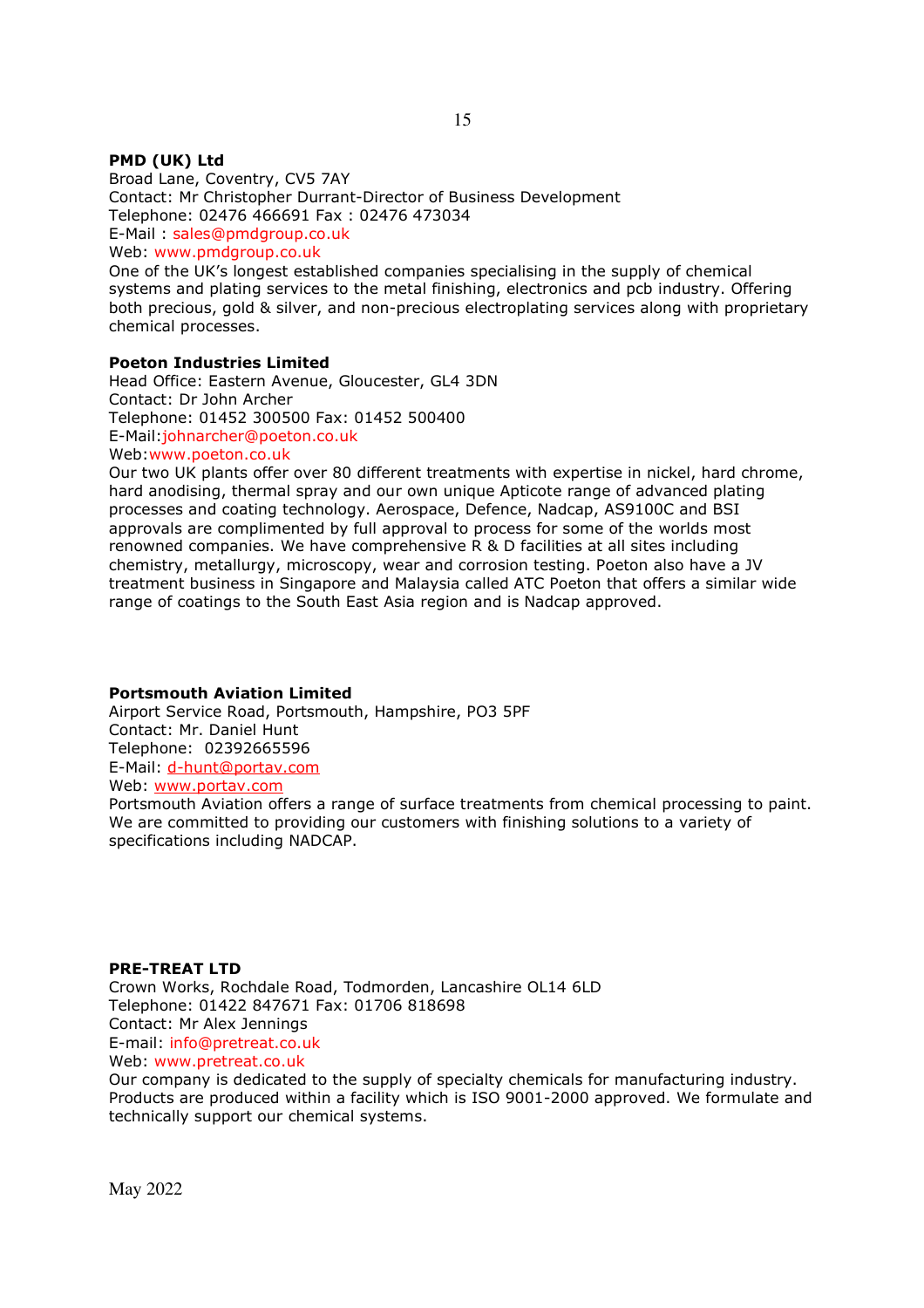# **Protech Finishing Ltd**

97-98 Bunting Road, Northampton, NN2 6EE Contact: Mrs Mandy Daley-Director Telephone:01604 792163 Fax: 01604 718558 E-Mail: info@protechfinishing.co.uk

Web: www.protechfinishing.co.uk

A specialist anodiser and electroplater offering hard, sulphuric and chromic anodising, in a full range of colours, Alocrom, gold, silver, zinc, nickel, tin, copper and electroless nickel plating.

# **Qualitech Components Ltd**

1 – 3 Century Way, March, Cambridgeshire PE15 8QW Contact: Ashley Drew – Commercial Manager Telephone: 01354658787 E-mail: ashley@qualitech.com Web: http://www.qualitech.com

Qualitech offers various manufacturing processes including Phot etching, EDM Wire Erosion, Metal Stamping, CNC machining and In-house tool-making for all your bespoke metal component requirements, either flat or formed.

# **Quantum Design UK and Ireland Ltd**

1 Mole Business Park, Leatherhead, Surrey KT22 7BA Contact: Angela Carslake- Marketing Manager Telephone: 013723 78822 E-Mail: info@qd-uki.co.uk Web: http://www.qd-uki.co.uk

Quantum Design UK and Ireland are proud to represent J A Woollam. We offer the alpha-SE ellipsometer for routine measurements of thin-film thickness and refractive index, with results in seconds.

# **RAMP SURFACE COATINGS LTD**

20 Garrett Road, Lynx Trading Est, Yeovil, Somerset BA20 2TJ Contact: Mark Teversham-Hann – Head of Metal Finishing Telephone : 01935 847308 E- Mail : mark@rsc.uk.com

Web: www.rampsurfacecoatings.co.uk

We have our own in house Paintshop, Anodise, non Hexavalant and Hexavalant chemical conversion coating facility, accredited to NAPCAP and AS9100 standard supporting the aerospace and defence industry.

#### **RAPRA Ltd**

Business & Technology Centre, Priorslee Campus, University of Wolverhampton, Telford, TF2 9FT Contact: Mr Steve Shaw - Executive Director Technical enquiries: 0845 094 1919 Direct: 01952 288366 E-Mail: sshaw@rapralimited.org Web: www.rapralimited.org RAPRA fosters Global Polymer Innovation by promoting and assisting with Rubber, Plastics

and any other natural or synthetic Polymer Research and Development. Using links to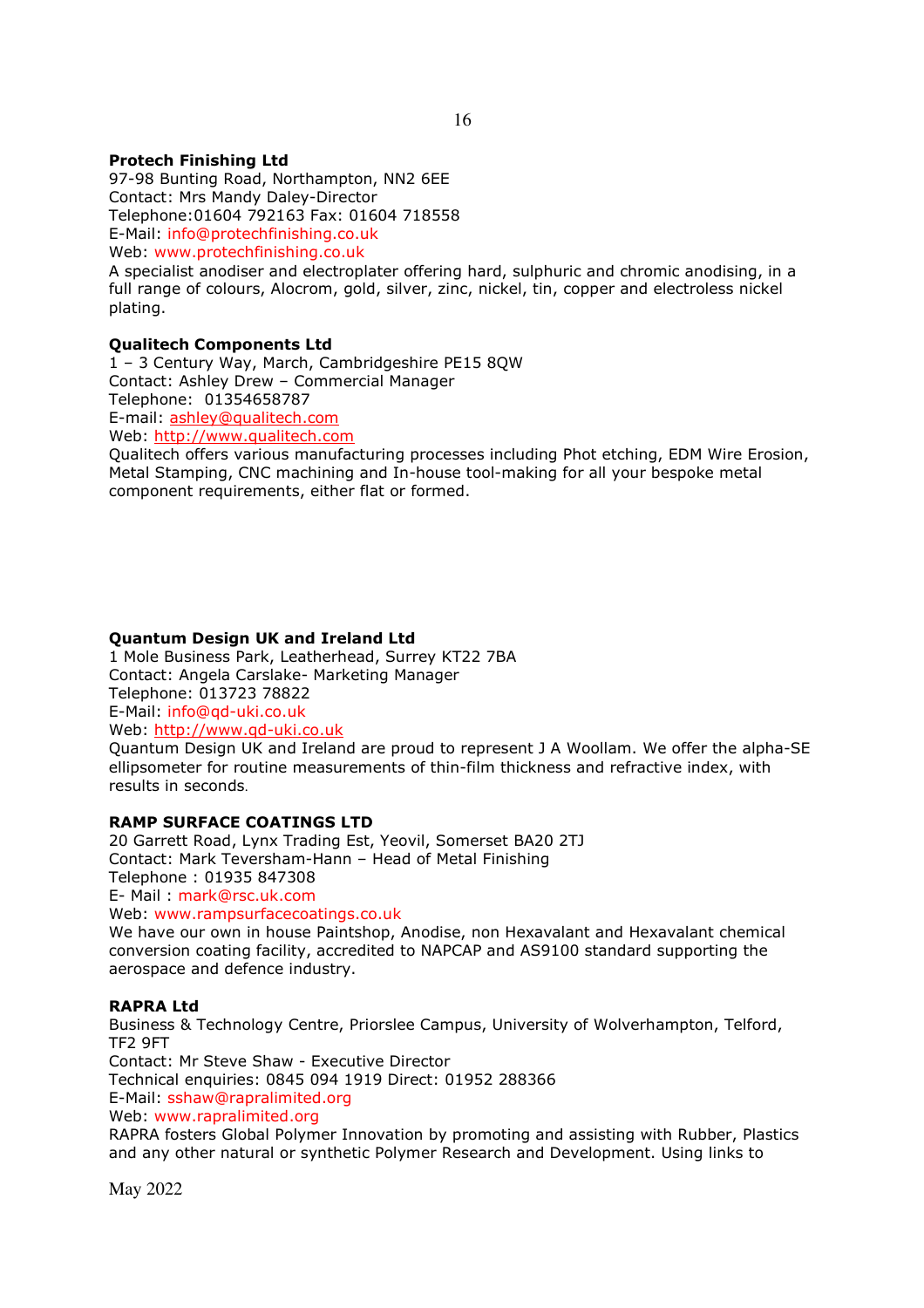government agencies, universities, technical service providers and training organisations, the Association acts as a single high quality focal point for those looking to improve existing products, or develop and commercialise innovative new ones that incorporate polymers. Established in 1919, RAPRA is a not-for-profit organisation that has a duty and responsibility to provide independent and impartial services to help member companies succeed.

# **Robert Stuart Ltd**

10/11 Edinburgh Way, Harlow, Essex.CM20 2DH Contact: Mr Phil Boycote – General Manager Telephone : 01279 400114 E-mail: phil-boycote@robert-stuart.co.uk Web: www.robert-stuart.co.uk

# **Riley Industries Ltd**

A trading name of Riley Industries Ltd Redhouse Industrial Estate, Middlemore Lane West, Aldridge, West Midlands, WS9 8BG, Contact: Mr Michael Riley-Managing Director Telephone: +44 (0) 1922 458000 Fax: +44 (0) 1922 458001 E-Mail: info@rileysurfaceworld.co.uk Web: www.rileysurfaceworld.co.uk Quality used and reconditioned equipment. No long delivery dates. Extensive stocks

available in our showroom and warehouses. Ultrasonic Cleaners: Degreasers: Dust/Fume Extractors: Ovens: Chillers: Polishing: Vibratory Finishing: Rectifiers: etc.

# **RLC UK**

Global Point Business Oark, Newtownabbey, Country Antrim BT36 5TB Contact : Greg Payne Telephone: 028 9083 4460 E-mail: gregory.payne@rlc-group.com Web: www.tlc-group.com RLC UK engage in dedicated manufacturing solutions, where specialist processing capability

is an ingredient in long term solutions for a strategic client base on challenging aerospace components.

#### **Russell Laboratories Ltd**

Austin House Units A-C, Wotton Road, Kingsnorth Ind Estate, Ashford, Kent, TN23 6LN Contact: John Tolliday – Works Manager Telephone: 01233 635241 Fax: 01233 61960 E-mail: john@russell-labs.co.uk Web: www.russell-labs.co.uk

Technical surface engineering, including Electroless nickel, Sulphamate Nickel, Zinc Nickel, Zinc Cobalt, Cadmium, Silver, Gold, Rhodium and Copper. ISO9001 2008 AS9100 Rev C. Technical Enquiries Welcome.

# **Safran Landing Sytems UK Ltd**

Cheltenham Road East, Gloucester, GL2 9QL Contact: Mark Richards Telephone:01452 716612 Fax: 01452 716610 E-Mail: mark.richards@safrangroup.com Web: www.safranmbd.com

A dedicated "one stop shop" sized to handle Airbus and Boeing landing gear components. Processes include cadmium, nickel sulphate and hard chrome plating and passivation of stainless steel. Complies with ISO 14001 standards.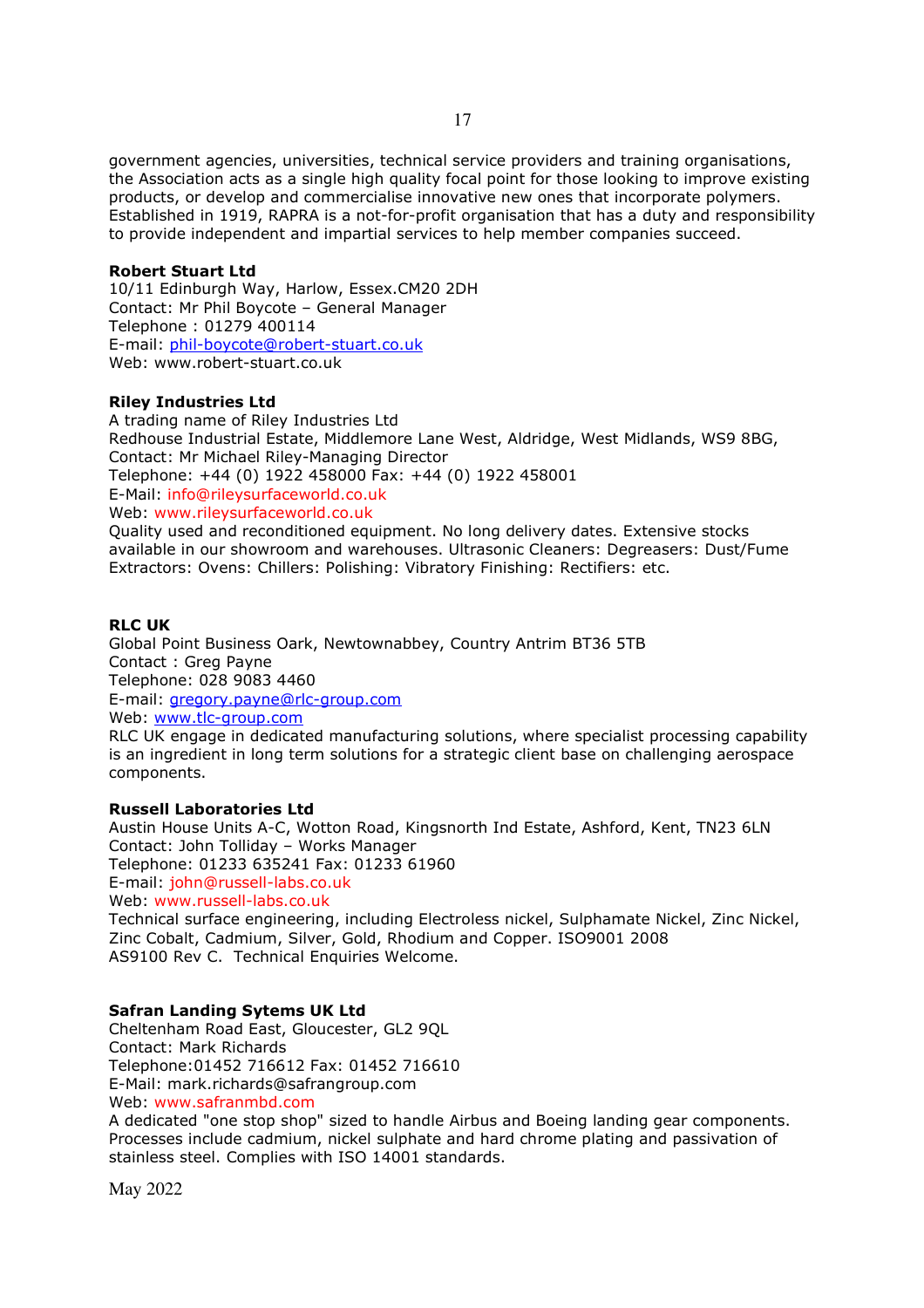# **SAMFA**

PostNet Suite 39, Private Bag X3,Plumstead, 7801, South Africa Contact: Tony van der Spuy Telephone: 0027 21 761 8537 E-mail: tony@samfa.org.za Web: www.samfa.org.za

SAMFA is an association for metal finishing companies in South Africa. Our mission is simply "To provide a forum for the promotion and advancement of the metal finishing industry in South Africa"

# **Samuel Heath & Sons PLC**

Leopold Street, Highgate, Birmingham B12 0UJ Contact: Ian Harby – Production Manager Telephone: 0121 772 2303 Email: alan.cogzell@samuel-heath.com Website: www.samuel-heath.co.uk

Samuel Heath manufacture high quality taps, showers, bathroom accessories and architectural hardware in classic and contemporary style. Crafted in England with time honoured skills and the latest in manufacturing technology.

#### **Schloetter Company Ltd**

Abbey Works, New Road, Pershore, Worcs, WR10 1BY Contact: Mr Paul Griffiths –Sales & Technical Director Telephone: 01386 552331 E-Mail: pgriffiths@schloetter.co.uk Web:www.schloetter.co.uk

With a network of manufacturing and distribution companies in Europe and in the Far East, plus long established agencies throughout the world, Schloetter has pioneered the development of high technology plating processes, automatic plating plant and computerised control equipment for use in the finishing industry.

#### **SciMed Limited**

Unit B4, The Embankment Businees Park, Vale Road, Stockport, Cheshire SK4 3GN Contact: Malcolm Haigh - Product Manager Telephone: 0161 4429963 E-mail: office@scimed.co.uk Web: www.scimed.co.uk Suppliers of analytical instrumentation, including X-Ray based coating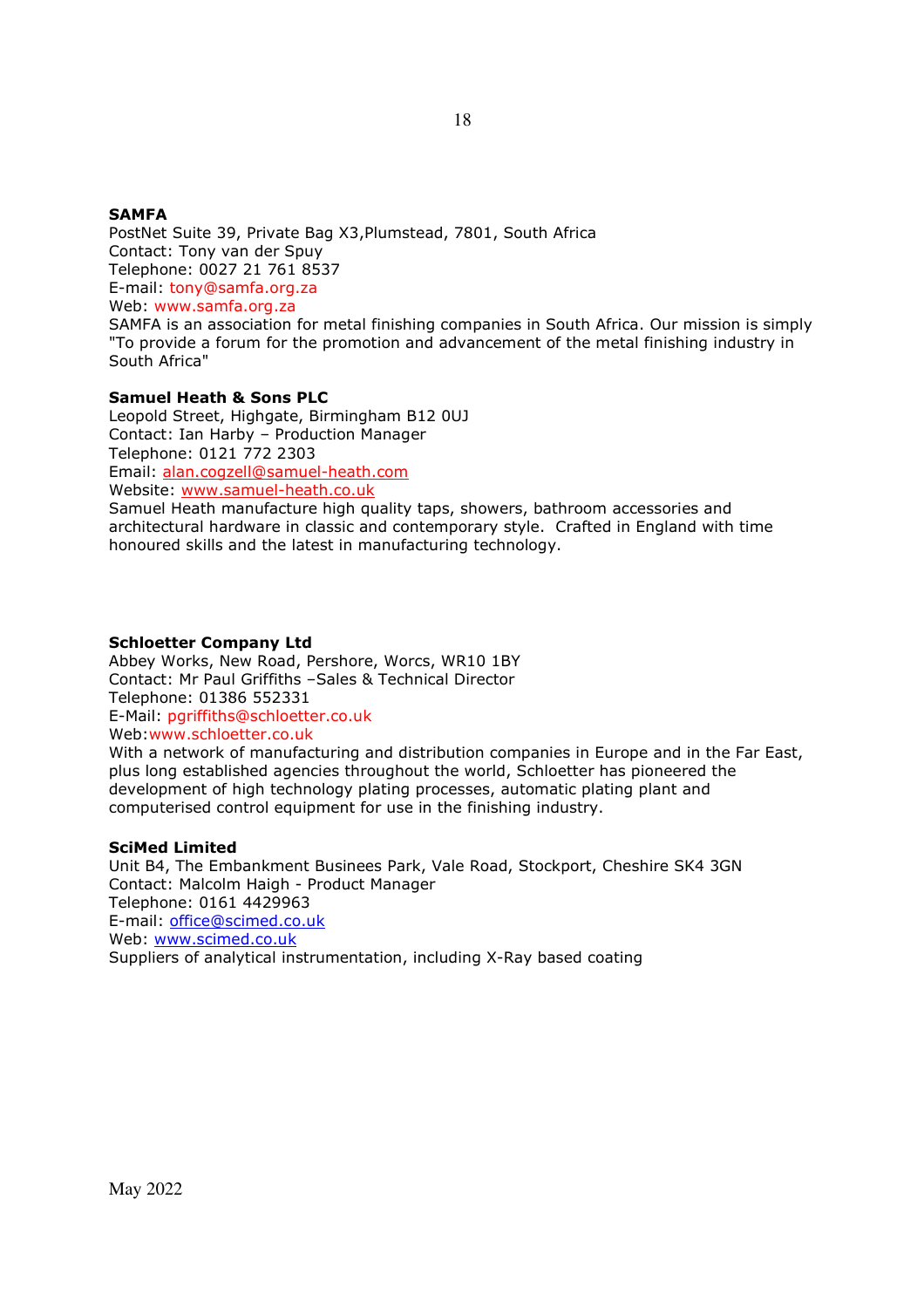#### **Seagate Technology**

1 Disc Drive, Springtown Industrial Estate, Londonderry, Northern IrelandBT48 0BF Contact: Mr Gregory Parke Telephone:02871274508 E-Mail: gregory.i.parke@seagate.com Web:www.seagate.com Seagate is the world wide leader in design, manufacture and marketing of hard disc drives,

providing products for a wide range of Enterprise, Desktop, Mobile Computing and Consumer Electronic Applications. At Seagate's Springtown facility, state-of-the-art plating techniques are used in the development and manufacture of recording heads-the drive component that writes information onto and reads information from the recording disc

#### **Serfilco International Ltd**

Siemens Road, Northbank Industrial Estate, Manchester, M44 5AH Contact: Mr Rob Sawyer Telephone: 0161 775 1910 Fax: 0161 775 3696 E-Mail:robert.sawyer@serfilco-international.com

Web:www.serfilco.com

SERFILCO® International is a global supplier of liquid handling equipment for chemical, surface finishing and other wet process applications. Headquartered in Manchester since its inception in 1972, SERFILCO® has developed an enviable worldwide reputation for quality and innovation. SERFILCO® are specialists in the design, manufacture and distribution of corrosion resistant pumps, filters, filter media and agitation systems. The company continues to bring products to the market place to enable chemical processors to improve quality, save money, achieve operator compliance and protect the environment. With facilities in the UK, US, Canada, Germany, France and China SERFILCO® is committed to live up to its mantra to offer: -**"GLOBAL PRODUCTS, LOCAL SERVICE AND ADVICE YOU CAN RELY ON"** 

#### **Shanghai Electroplating Association**

No 960 Xhong Xing Road, Shanghai, China200070 Contact: Wang Guo Xiang Telephone:86-21-56323290 E-Mail: sea@shea.cn, Tessie.chen@hubersuhner.com Web: www.shea.cn

The Shanghai Electroplating Association acts as a linkage between Government and the plating industry members supporting them in order to obtain legitimate approval and communicate with each other.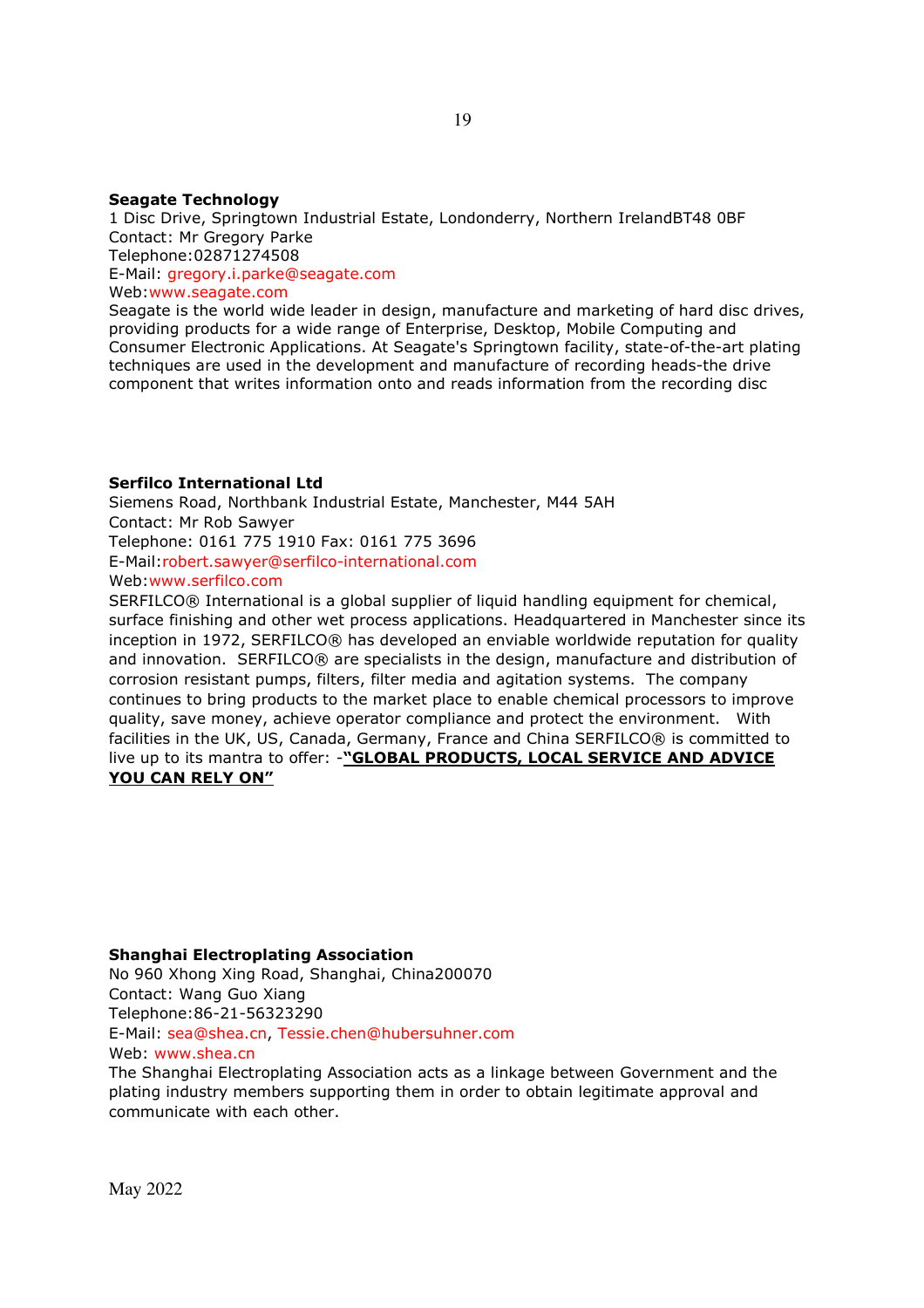# **Siebec UK Ltd**

Unit 3, St Albans Business Park, St Albans Road, Stafford, ST16 3DR Contact: Mr Neal Davies – General Manager Telephone: 01785 227700 Fax: 01785 246006 E-mail: sales@siebec.co.uk Web: www.siebec.com

A leading manufacturer of PUMPS and FILTERS to the Electroplating & Metal Finishing industries worldwide, with filters for the smallest 30 litre plating tanks up to the very largest. SIEBEC is the original developer of the Air-Less™ Pumped Agitation System as the effective alternative to air agitation and the now universal PUSH-PULL™ technique initially developed for the largest tanks. SIEBEC UK also offer the low cost Aquafiltre® range of filtration & treatment equipment. ISO9001 approved.

# **Silchrome Plating Ltd**

Barras Garth Road, Leeds, LS12 4JW Contact: Mandy Rogers - Finance Director Telephone: 0113 263 7808 Fax: 0113 263 2382 E-Mail: sales@silchrome.co.uk Web: www.silchrome.co.uk

Silchrome Plating provides a comprehensive range of finishes-full details are on website. ISO9001:2008 and ISO14001:2004 approved, services include chrome, nickel, zinc, copper and silver as well as other processes.

# **Singapore Surface Engineering Association**

c/o 190 Middle Road, # 19-05 Fortune Centre, Singapore, 188979 Contact: Mr Stewart J Hemsley-Global Research and Development Manager (Plating), Metalor Technologies Pte Ltd (Singapore) Telephone:0065 6897 8920 Fax: 0065 6863 0102 E-Mail: stewart.hemsley@metalor.com Web:www.aseansurfin.org

The Singapore Metal Finishing Society was founded in November 1981 with the mission to promote the development of the local electroplating industry. It was renamed the Singapore Surface Finishing Society (SSFS) in 1992. In 1994, we included PCB manufacturing as an integral part of our activity and admitted PCB manufacturers as members. Today, the Society represents the interests of some 100 companies in the surface finishing community. It counts contract platers, surface finishers, suppliers of chemicals/equipment/technology, academics and PCB manufacturers as its members. To meet members' various needs, the Society organizes a wide spectrum of activities every year. These range from specialised courses, conferences, seminars and dialogues with government agencies to overseas business missions. The Society is currently a member of the International Union of Surface Finishing (IUSF) and a Sustaining Member of the Institute of Metal Finishing, UK. The Society has a Memorandum of Understanding (MOU) with the Association of Electronics Industries in Singapore (AEIS) and is an Association Member of the Singapore Manufacturers Federation (SMa). It changed its name in 2009 to Singapore Surface Engineering Association (SSEA).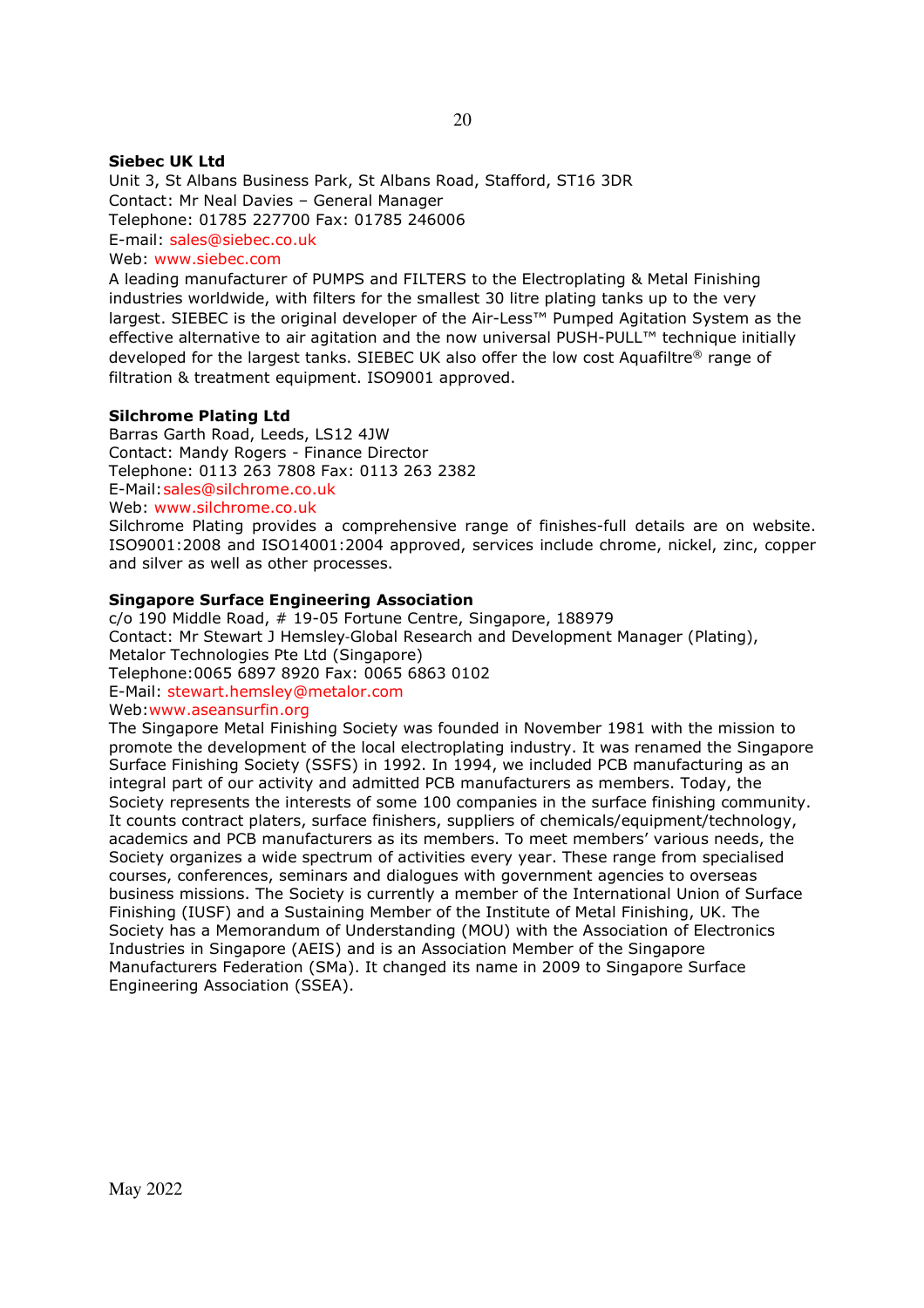#### **Society of Motor Manufacturers and Traders Ltd**

71, Great Peter Street, London, SW1P 2BN Contact: Mrs Premila Glover\_ Automotive Components Section Manager Telephone: 0207 235 7000 Fax : 0207 235 7112 E-Mail : ahandley@smmt.co.uk Web: www.smmt.co.uk The Society of Motor Manufacturers and Traders Ltd (SMMT) is the trade association for the

UK automotive industry. It supports and promotes the interests of the UK automotive industry at home and abroad.

#### **Surface Engineering Association**

Federation House, 10 Vyse Street, Birmingham, B18 6LT Contact: Mr David Elliott-Chief Executive Telephone: 0121 237 1123 Fax: 0121 237 1124 E-mail: dave.elliott@sea.org.uk

Web:www.sea.org.uk

The SEA represents over 450 companies with a combined T/O in excess of £1billion and employing more than 10,000 people. The scope of the membership within the constituted group of Trade Associations under the umbrella of the SEA covers an enormous range of surface engineering technologies and processes. The SEA functions as the industry forum where issues of health, safety. the environment, training, best practice initiatives and marketing can be debated and acted upon. The SEA also acts as the focal point for contact for the industry on matters of legislation and Government support for all sponsored activities.

#### **Swansea University**

Bay Campus, Swansea SA1 8EN Contact: Dr David Penney Telephone: 01792 606706 E-mail: d.penney@swan.ac.uk Web:www.Swansea.ac.uk

Swansea's coating and corrosion group have developed expertise in advance electrochemical and visual techniques. We have been working with industry to evaluate corrosion mechanisms occurring on a variety of metal surfaces.

#### **SWMF EIC Finishing Services**

Alphinbrook Road, Marsh Barton, Exeter EX2 8TJ Contact: Mr Kevin Baker - Director Telephone : 01392 258234 E-Mail : KevinB@eicgroup.co.uk Web: eicgroup.co.uk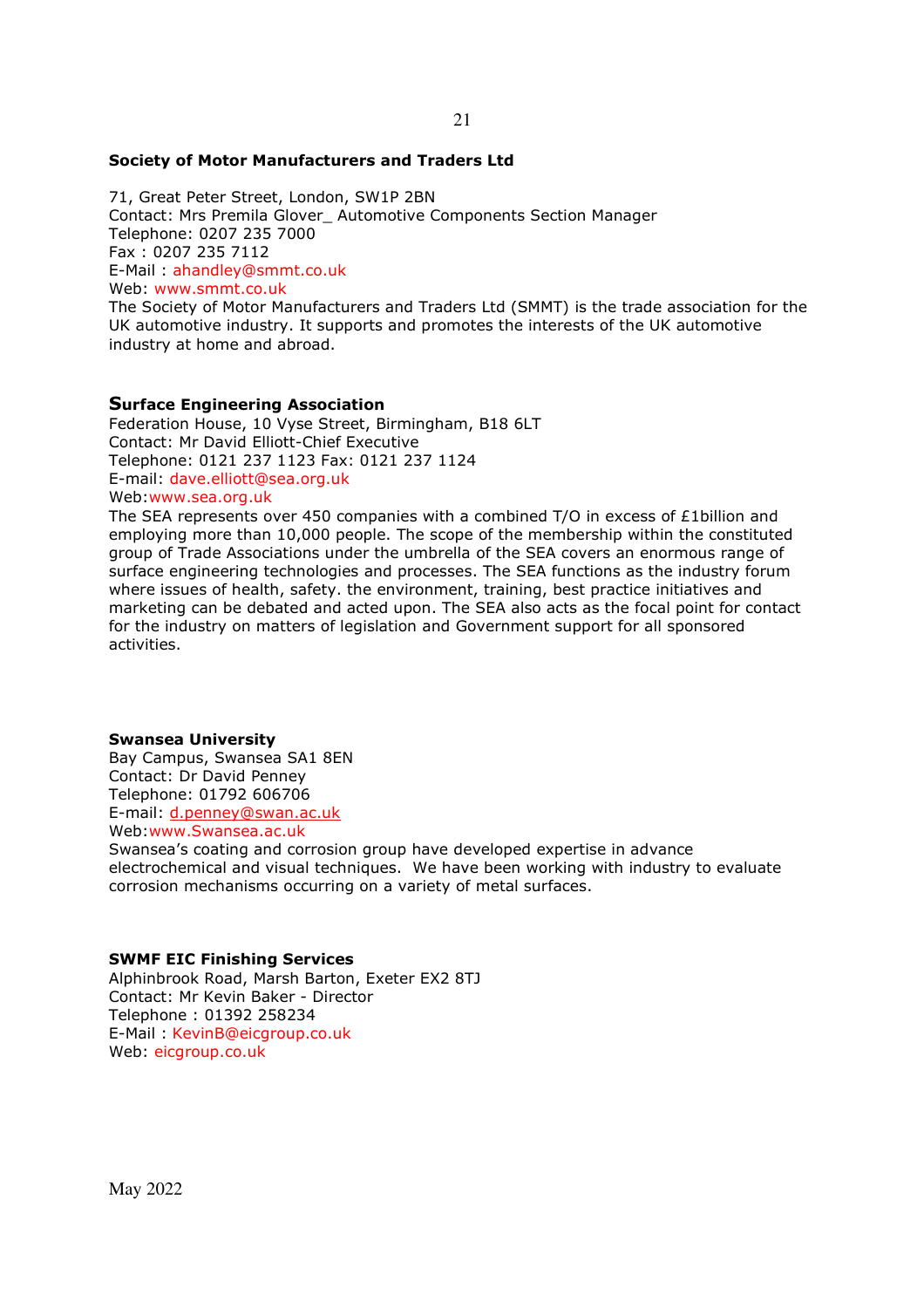## **Technetix Ltd**

Communications House, Edward Way, Burgess Hill, West Sussex, RH15 9TZ Contact: Mr Paul Chapman-R & D Manager Telephone: 01444 251200 E-Mail: paul.chapman@technetix.com Web: www.technetix.com

Technetix has developed a unique perspective on broadband technologies and the plated and painted finishes on our equipment are integral to their performance. We focus on becoming a technology partner to our customers, providing each with solutions designed to evolve the performance of their network while driving down costs.

# **Teer Coatings Ltd, Miba Coating Group**

West Stone House, Berry Hill Industrial Estate, Droitwich, WR9 9AS Contact: Sue Field-Senior Researcher Telephone: 01905 827550 Fax : 01905 827551 E-Mail: sue.field@miba.com Web: www.teercoatings.co.uk

Teer Coatings offer PVD coatings and deposition equipment. Coatings include TiN, CrN and the low friction, wear resistant coatings MoST<sup>TM</sup>, Graphit-iC <sup>TM</sup> and Dymon-iC (DLC). Bespoke coatings can also be developed.

# **Texturing Technology Ltd**

PO Box 22, Port Talbot, SA13 2YJ Contact: Mr Paul Burke-General Manager Telephone: 01639 872197 Fax: 01639 872196 E-Mail: paul.burke@texturingtechnology.net

Texturing Technology Ltd provides hard chromium plating and state of the art electro discharge texturing (EDT) surface technologies to the reduction rolling industry.

#### **Thomas Fattorini Ltd**

Regent Street Works, Hockley, Birmingham B1 3HQ Contact: Gary Speakman – Operations Director Telephone 0121 236 1307 Fax: 0121 200 1568 E-Mail: sales@fattorini.co.uk Web: www.fattorini.co.uk We specialise in design and manufacture of beautifully crafted bespoke items in all materials from precious metals to plastics. Including: badges, medals, regalia, trophies, honours and awards**.** 

#### **The Wheel Specialist**

The Cowshed, Packwood Lane, Lapworth B94 6AU Contact: Ginny Murphy Telephone: 01564 784991 E-Mail: twshead@thewheelspecialist.co.uk Web: www.thewheelspecialist.co.uk

Having started life in Birmingham 1955, we offer a range of wheel based services for motor vehicles including alloy wheel refurbishment and customization including powder coating and cosmetic repairs.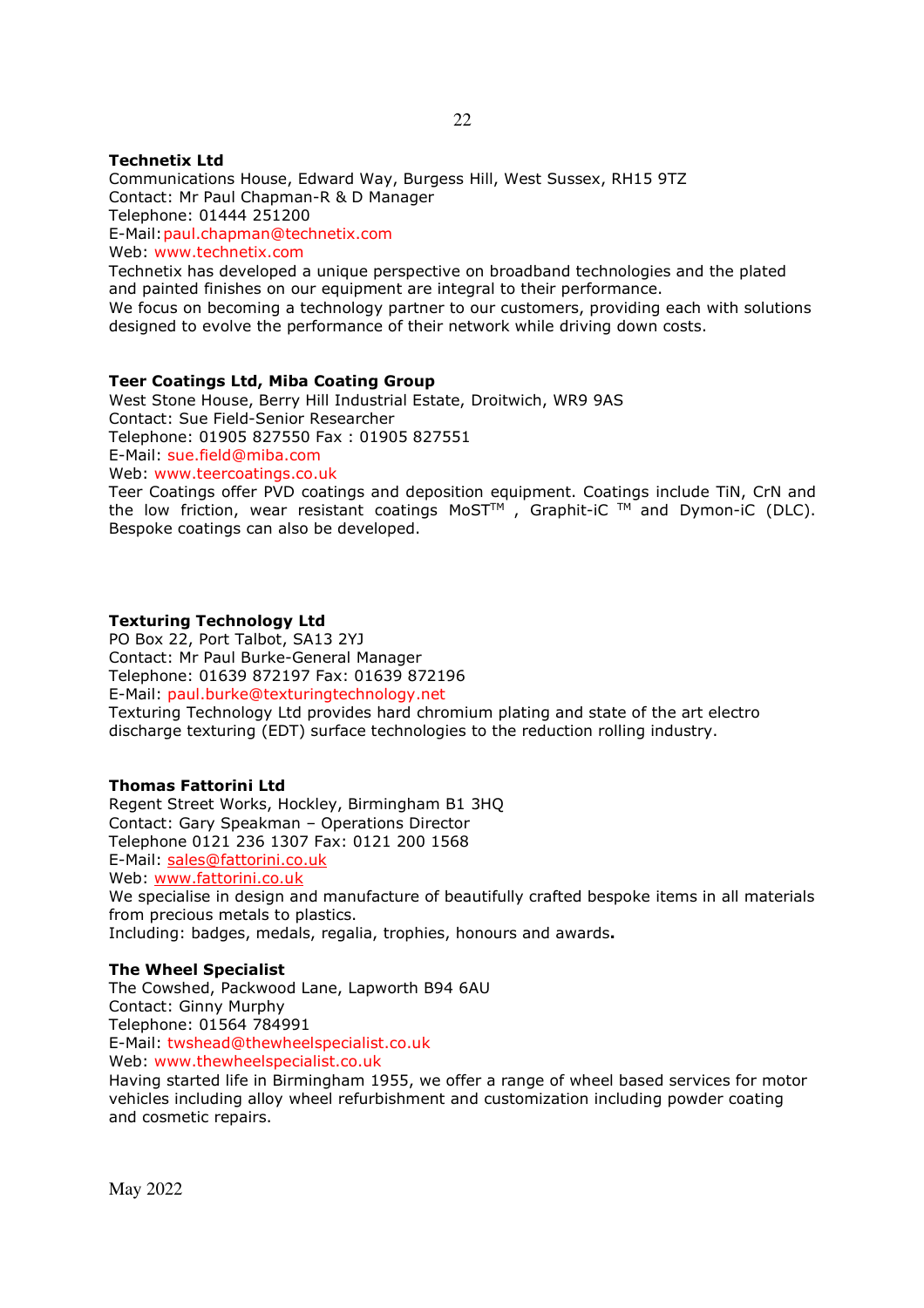# **Tewkesbury Diamond Chrome Plating Co Ltd**

Northway Lane, Newtown, Tewkesbury, Gloucestershire GL20 8HA Contact: George Todd – Operations Director Telephone: 01684 292132 Fax: 01684 290132 E-Mail: georgetodd@tdcp.co.uk Web: www.tdcp.co.uk

Provision of general metal finishing services including chrome plating, nickel plating, hard sulphuric and chromic anodize, conversion coatings, passivation of stainless steel, zinc and iron manganese phosphating, grinding and honing.

# **Thomas Keating Limited**

Daux Road, Billingshurst, West Sussex, RH14 9SH Contact: Mr Simon Paul Croucher Telephone: 01403 782045 Fax: 01403 785464 E-Mail: s.croucher@terahertz.co.uk

Web: www.terahertz.co.uk

A Queen's Award winner, Thomas Keating Ltd provides an electroforming service in Copper and Nickel for the microwave and physics industry, making waveguides and RF screening devices from 2 to 1000 GHZ. Support services include gold and silver plating, metal finishing, full CNC machining facility and HFSS analysis, to ISO9001:2008 Part 1 Standards.

#### **Trimite Technologies Limited**

1 Dover Street, Hockley, Birmingham B18 5HW Contact: Ralph Dutton Tel: 0121 554 7000

**E-Mail:** info@trimitetechnologies.com **Web:** 

Manufacturers, supply and technical support of metal treatment products and stockholding of high purity metals and base chemical materials for re-sale.

#### **TSSEA**

38, Lawford Lane, Bilton, Rugby CV22 7JP Contact: Dr Andrew Cole-Secretary Tel: 08448 046898 Fax: 08448 046899 E-Mail: info@tssea.org

Web: www.tssea.org

Promotion of the use and development of Thermal Spraying and other Surface Technologies. Provision of a Technical Service, conferences and publications. Encouragement of education and CPD within industry sector. Involvement in Euro / International Standards on topics relating to Thermal Spraying.

# **Turbex Ltd**

Unit 1, Riverwey Industrial Park, Newman Lane, Alton, Hants, GU34 2QL Contact: Mr John Huntingdon - Managing Director Telephone: 01420 544909 E-Mail: john.huntingdon@turbex.co.uk Web:www.turbex.co.uk

Turbex offers the widest range of aqueous cleaning technology including spray wash, ultrasonic and precision cleaning with rotation, together with all the necessary ancillary items. They will advise on the optimum process to suit any application.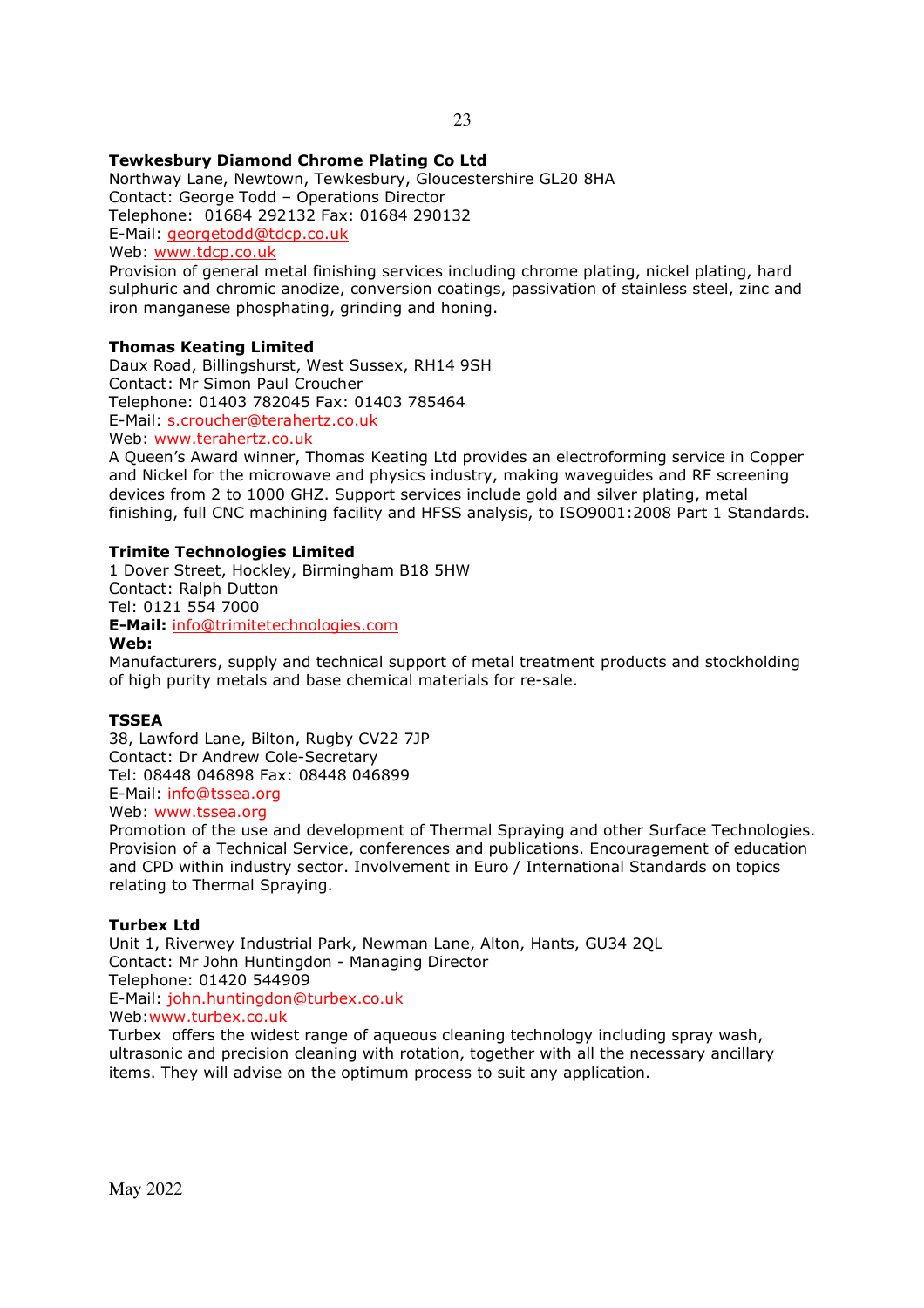# **Finishing Magazine published by:- Turret Group Ltd**

173, High Street, Rickmansworth, Herts, WD3 1AY Contact: Mr John Hatcher Telephone: 01923 692660 Fax: 01923 692679

E-Mail:j.hatcher@turretgroup.com

Web:www.turretgroup.com

Finishing is the bi-monthly magazine for surface engineering professionals in Trade Finishing houses and Manufacturing companies.

For almost thirty years, Finishing has kept readers in touch with trends and developments in all aspects of surface engineering including pretreatments, all deposited coatings and paint. It is the only independent Finishing magazine in the UK backed by an international media group. The Turret Group Ltd portfolio includes market leading trade magazines, directories and exhibitions.

#### **Twickenham Plating Group Ltd**

7-9, Edwin Road, Twickenham, Middlesex TW1 4JJ Contact: Jonathan Hill-Managing Director Telephone: 0208 744 1800 Fax: 0208 744 2001 E-Mail: info@twickenham.co.uk Web:www.twickenham.co.uk

Twickenham Plating provides specialist plating services (including gold, silver, palladium, palladium nickel, nickel, high and mid phosphorous electroless nickel, tin, zinc cobalt, zinc nickel and chromate conversions) for the electronic, automotive and aerospace industries, world wide. Hitech R2R technology and loose piece selective plating machines are developed in house. ISO 9001:2008 & ISO14001:2004 registered.

#### **Vector Aerospace (A Standardaero Company)**

Almondbank, Perth PH1 3NQ Contact: Mr Steve Taylor – Engineering Manager Telephone: 01738 584388 Email : steve.tsylot2@vectoraerospace.com Web: www.standardaero.com

A NAPCAP approved Aerospace repair company offering machining, NDT, Electro Plating, Anodising and Paint finishes. Processes include: Magnetic and penetrant flaw detection, hard chrome, Cadmium, Nickel, Silver, Chromic Anodising, Chromate conversion.

#### **Walton Plating Ltd**

Sir Richards Bridge, 118 Ashley Road, Walton-on-Thames, Surrey, KTl2 1HN Contact: Mr Mike Koskela-Managing Director Telephone: 01932 221206 Fax: 01932 246699 E-Mail:enquiries@waltonplating.co.uk Web: www.waltonplating.co.uk

A NADCAP approved specialist surface treatments Company offering NDT, Electroplating, Anodising and wet paint finishes. Treatments include; Magnetic and Penetrant Flaw Detection, Hard Chrome, Cadmium, Nickel, Copper, Silver, Chromic & Sulphuric Anodising, Hard Anodising, Chromate Conversion, Epoxy, Polyurethane and dry film lubricants.